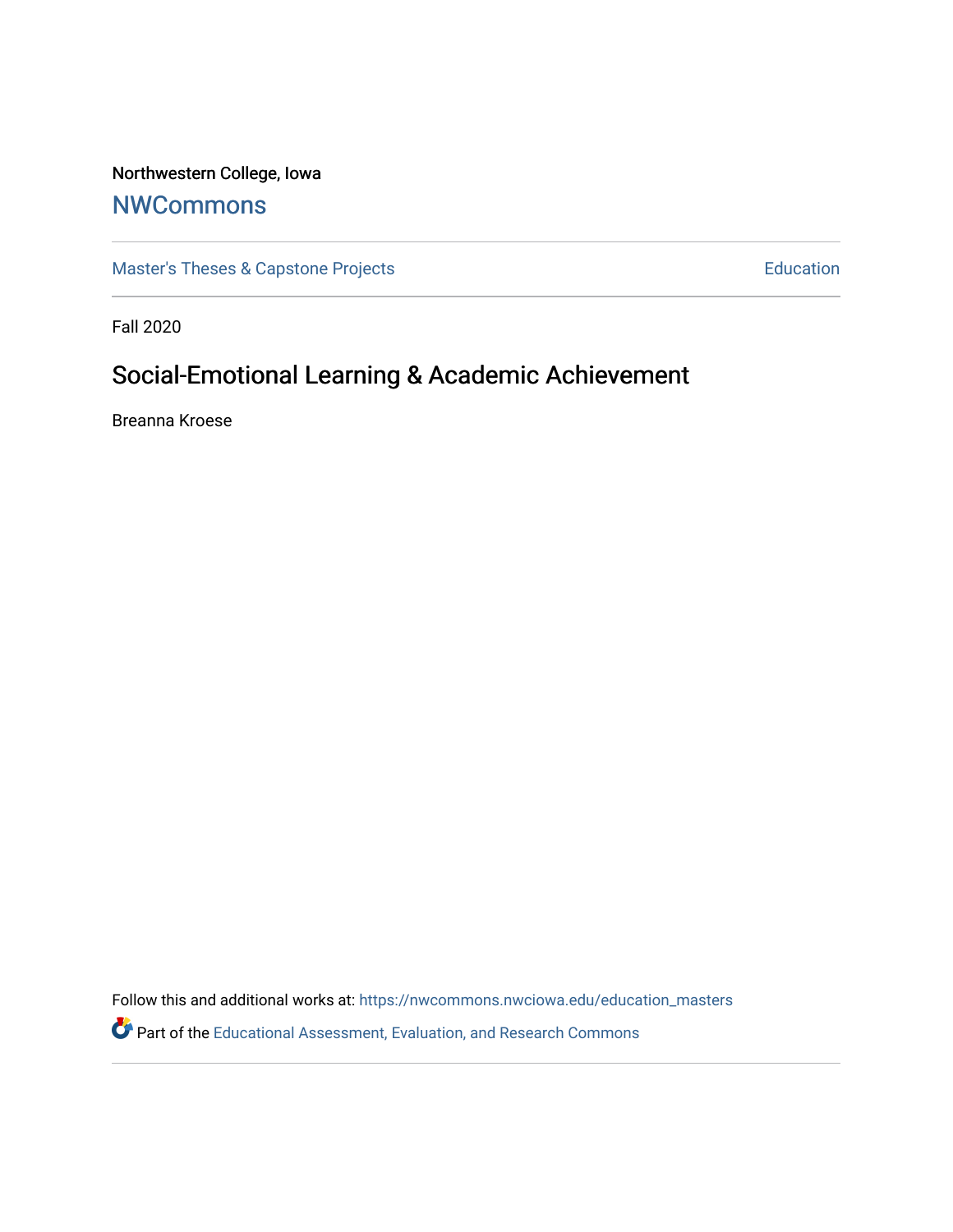# **Social-Emotional Learning & Academic Achievement**

Breanna Kroese

Northwestern College

A Literature Review Presented

in Partial Fulfillment of the Requirements

For the Degree of Master of Education

Northwestern College

December 2020

Dr. Daniela Syed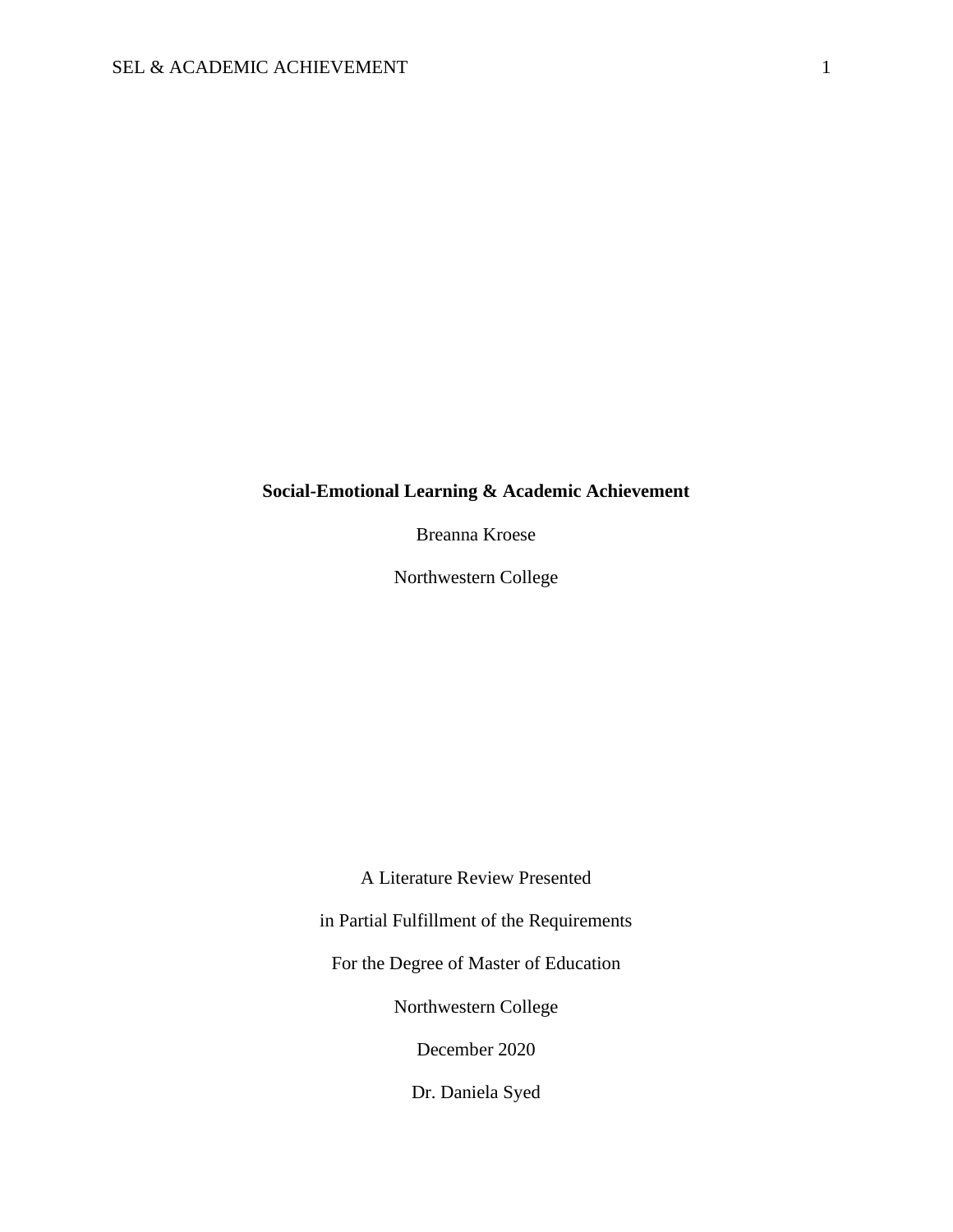# **Table of Contents**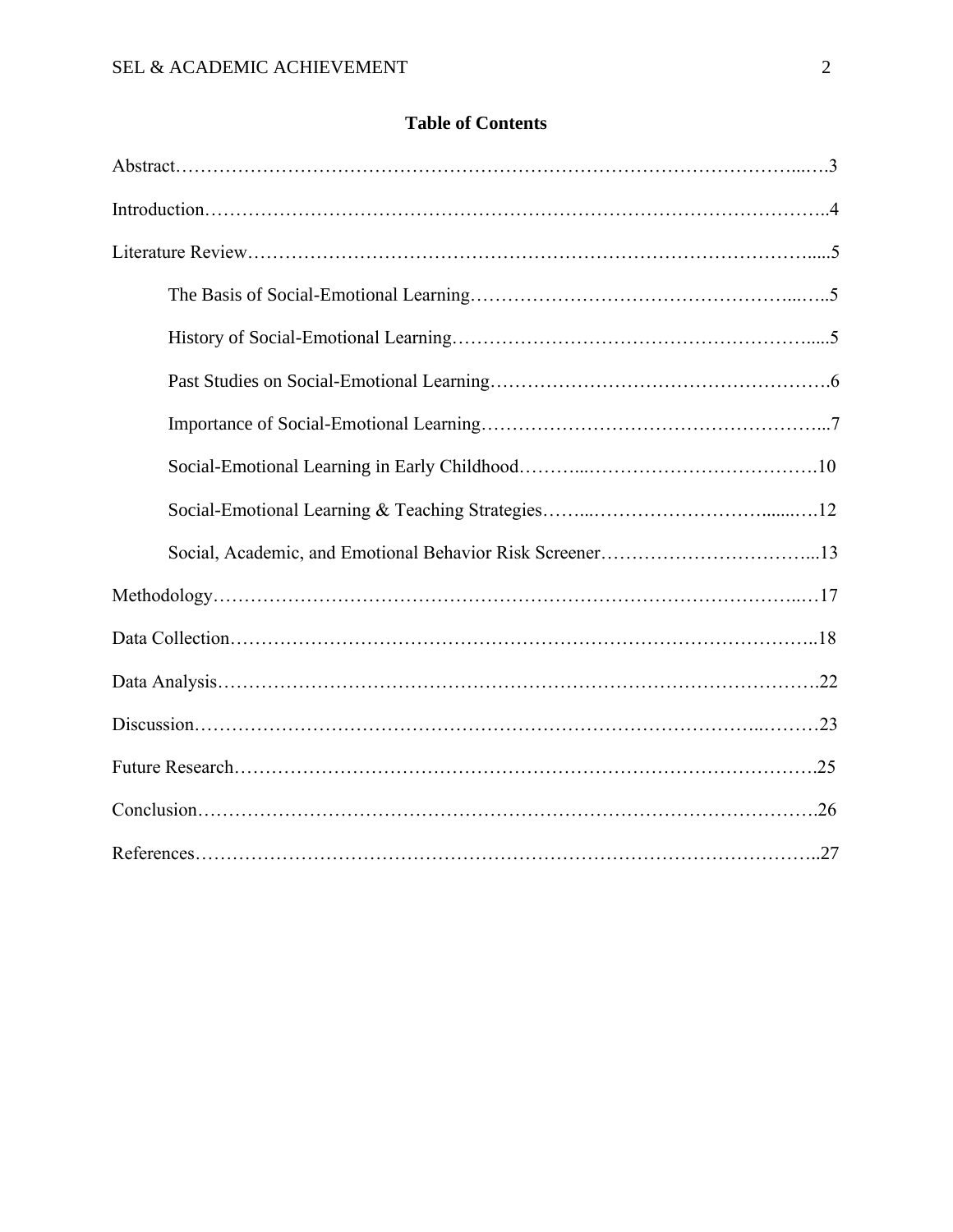# **Abstract**

This action research study investigated the impact that social-emotional skills had on academic growth during the first 8 weeks of the 2020-2021 school year for a class of first grade students. Academic growth was evaluated by the students' math gains measured by the STAR math assessment. The SAEBRS teacher assessment was used to measure the students' socialemotional skills, specifically social, emotional, and academic behavior. The data did not indicate statistical significance, however, there is literature that suggests the importance of teaching social-emotional skills to young children to improve their social, emotional, and academic behavior and support their education and life.

*Keywords:* social-emotional learning, emotional behavior, academic behavior, social behavior, SAEBRS, academic growth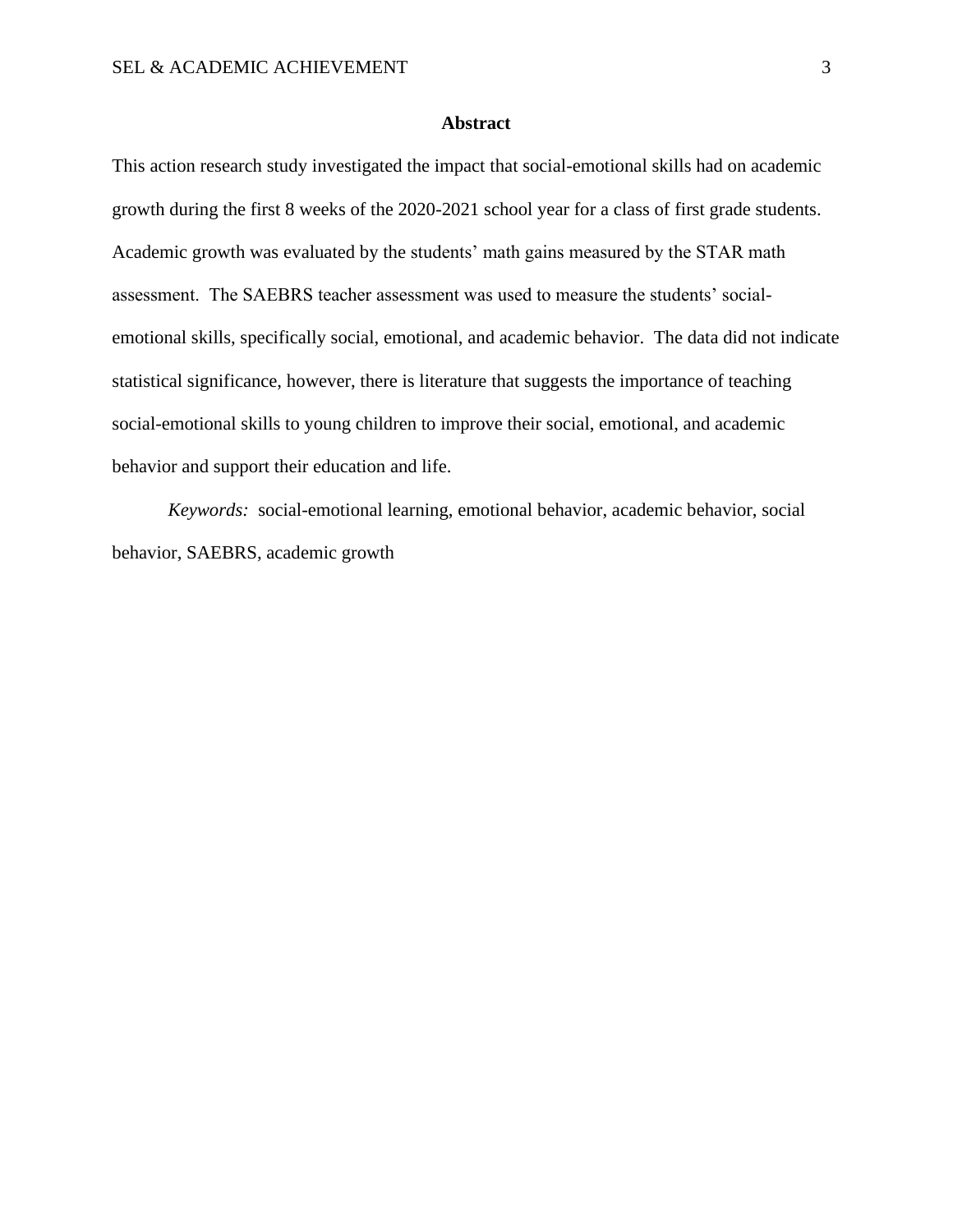#### **Social-Emotional Learning & Academic Achievement**

There is research that stresses the relationship between behavior and academic performance (Kilgus et al., 2017). Studies have also shown that social-emotional skills impact academic achievement and even future employment (Chin Ng & Bull, 2018). Schools are always monitoring students who are at risk of failing or not doing well academically, but it is rare to find schools that also screen for students who are at risk behaviorally (Kilgus et al., 2017). Researchers expect that students' academic achievement is closely tied to their academic behavior, including skills such as study skills and self-motivation (Kilgus, et al., 2017). Socialemotional skills also affect children's engagement and ability to learn (Chin Ng & Bull, 2018). Many of today's educators agree that students are lacking critical social-emotional skills (Duginske, 2017).

CASEL splits social-emotional learning (SEL) into five essential skills. These are: selfawareness, self-management, social awareness, responsible decision making, and relationship skills (Duginske, 2017). Schools are always looking to improve their practices and use best practices. Social-emotional factors continue to be an important variable when studying student achievement (Jones et al., 2009). According to The National Academy of Sciences, under half of all kindergarteners enter school with the social-emotional skills to succeed (Ashdown & Bernard, 2012).

The researcher will be utilizing a behavior screener and an academic achievement test to measure whether a child's academic, social, and emotional behaviors are related to the child's academic growth within a period of time. The researcher hypothesizes that positive social, emotional, and academic behavior and skills will increase academic achievement.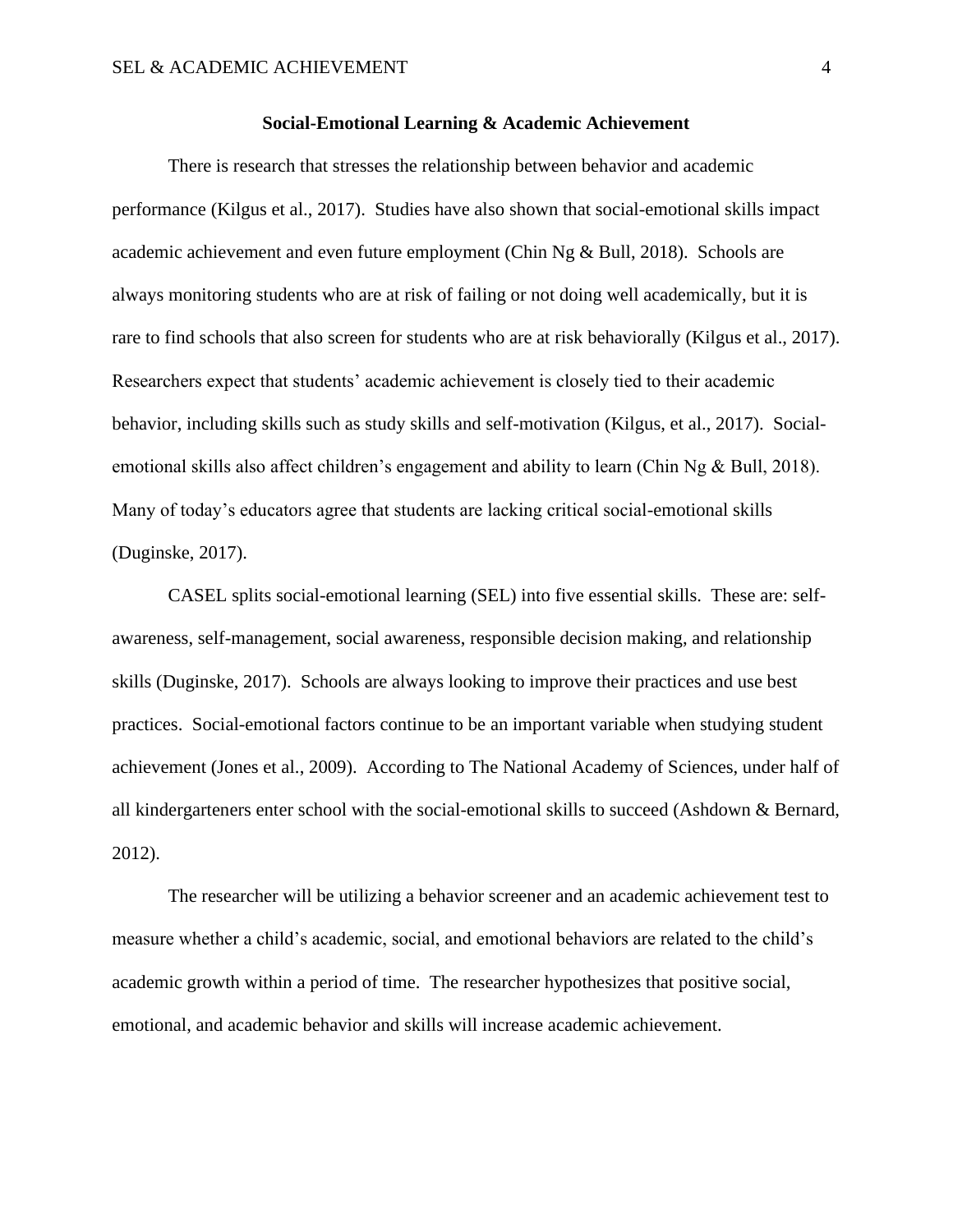# **Literature Review**

# **The Basis of Social-Emotional Learning**

The Collaborative for Academic, Social, and Emotional Learning defines socialemotional learning as a process where people learn and apply knowledge surrounding emotions, goal-setting, empathy, positive relationships, and responsible decision-making (Chin Ng & Bull, 2018). Educators today largely agree that students are lacking these social-emotional skills (Duginske, 2017). CASEL splits social-emotional learning into five essential skills. These are: self-awareness, self-management, social awareness, responsible decision making, and relationship skills (Duginske, 2017). Social-emotional factors continue to be an important variable when studying student achievement (Jones et al., 2009).

### **History of Social-Emotional Learning**

Social-emotional learning can be found to be discussed even as early as in ancient Greece (Duginske, 2017). Plato once said that a quality education and child-rearing would produce people with good character who are also good citizens (Duginske, 2017). One of the first researchers of social-emotional learning studied inner city youth and found that when taught social-emotional skills, these inner city youth could have greater academic achievement than what they were experiencing before being taught those social-emotional skills (Duginske, 2017). This demonstrated that it was possible to change the trajectory of many youth in danger of not succeeding; these children's success was linked to low income families' lack of early childhood education, experiences for their children, and social development (Duginske, 2017).

Studies on the importance of social-emotional learning continue today. Goleman is another one of the leading researchers for social-emotional learning; he connected emotions to learning and found that students who are able to control their emotions have better academic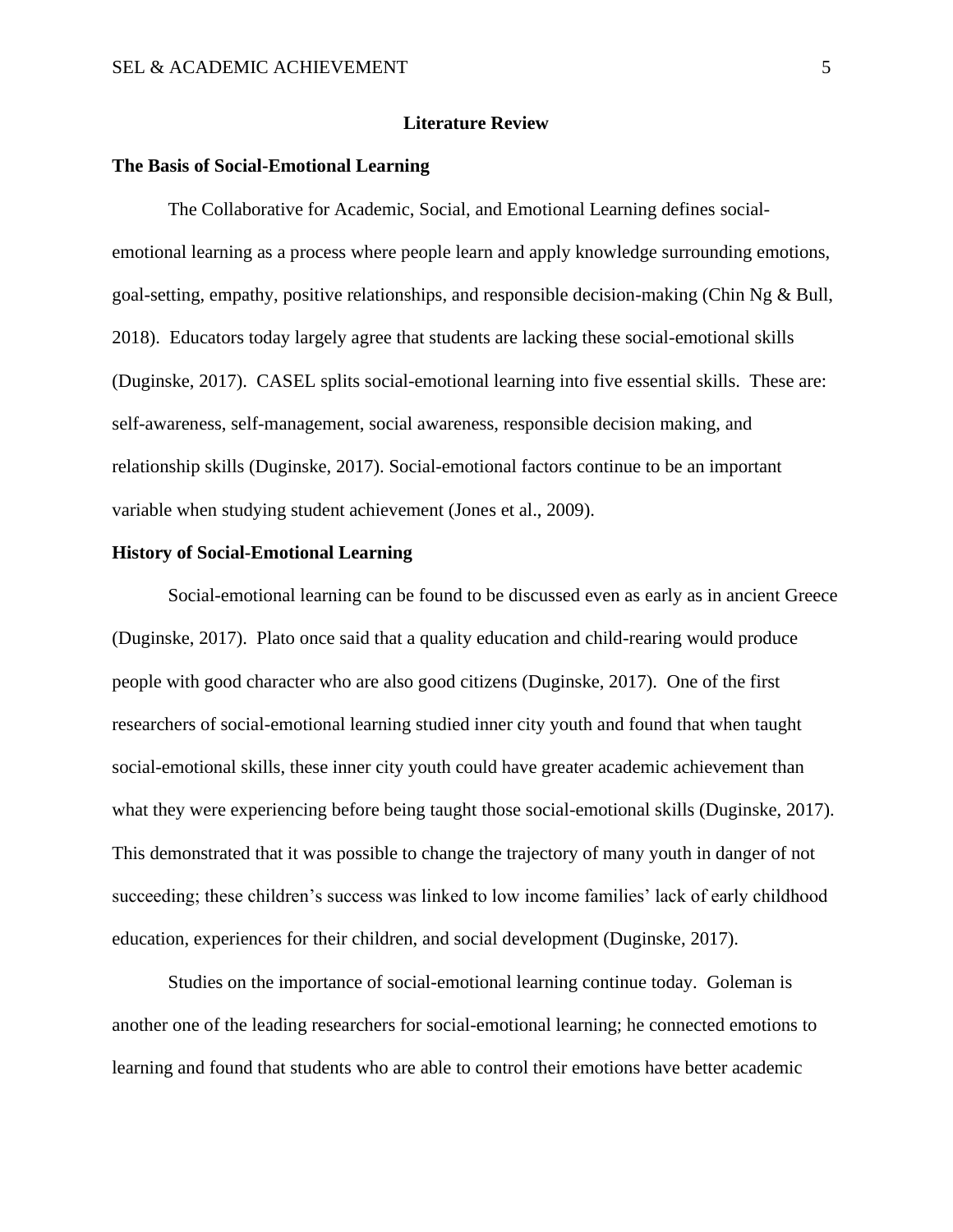achievement (Duginske, 2017). This began a lot of the push for social-emotional learning in schools (Duginske, 2017). Goleman defines the aptitude for social-emotional skills as socialemotional intelligence, and he says that social-emotional intelligence includes awareness and regulation of self, social skills, empathy for others, and self-motivation (Jones et al., 2009).

Social-emotional learning has a lot to do with the prevention of future social and academic problems for children. In 2001, the Oregon Resiliency Project began and studied how prevention science could be linked to social-emotional learning (Duginske, 2017). Maslow's Hierarchy of Needs shows that children need their basic needs met before they can learn (Duginske, 2017). A child's basic needs are food, water, sleep, safety, love, and belonging (Duginske, 2017). Social-emotional learning and the skills that come from that learning can help with the love and belonging piece of Maslow's Hierarchy of Needs (Duginske, 2017).

# **Past Studies on Social-Emotional Learning**

Studies have occurred to study when and how social-emotional learning takes place in the classroom. One study facilitated in kindergarten classrooms found that social-emotional learning occurs more often in small group settings (Chin Ng & Bull, 2018). It also occurs most often in the outdoors during recess or play time (Chin Ng  $\&$  Bull, 2018). The classroom is the second most significant setting where occurrences of social-emotional learning take place (Chin Ng  $\&$ Bull, 2018). It is most prevalent during lesson times and then mealtimes, transitions, and centers (Chin Ng & Bull, 2018). This particular study found that social-emotional learning more often than not is *intentional* teaching of social-emotional skills, rather than more informal or casual teaching (Chin Ng & Bull, 2018).

CASEL has done various research on social-emotional learning and has found that teaching social-emotional learning to children through an effective program can increase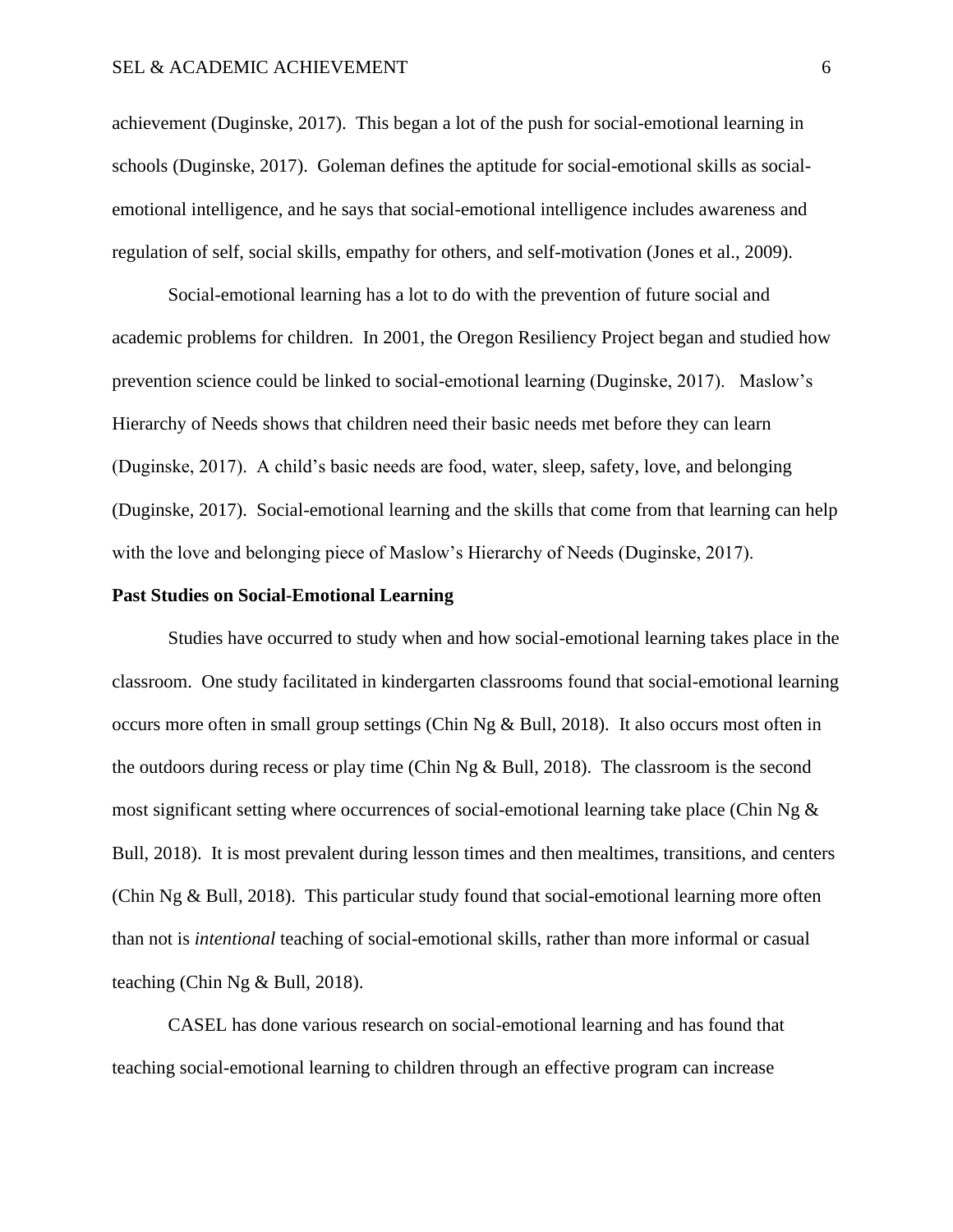academic achievement (Duginske, 2017). A different study conducted in 2011 in schools consisting of students in kindergarten through twelfth grade found that academic achievement was higher when students received social-emotional learning (Duginske, 2017). Duginske noted in his multiphase research that academic achievement is linked to better social-emotional skills, so for the students who do not exhibit good social-emotional skills, their education is in danger (Duginske, 2017). Three large studies in 2008, funded by the Lucille Packard Foundation for Children's Health and the University of Chicago, found that students who received socialemotional learning increased not only on their skills in the social-emotional domain but also their academic achievement (Duginske, 2017). A study published about social-emotional skills and academic success found that students with lower social emotional skills performed in the lowest percentage of their grade level in academics (Duginske, 2017). Data studied by Duginske shows that close to one-third of students that are below grade level in reading in third grade end up dropping out of high school (Duginske, 2017). This is yet another example of the link between social-emotional skills and academic achievement in students.

# **Importance of Social-Emotional Learning**

Researchers have been studying the impacts of social-emotional learning on children and their growing up experiences. Healthy lifestyles, increased satisfaction in life, and safer communities are all benefits that come with social-emotional learning access for children (Chin Ng & Bull, 2018). These studies stress the importance of SEL on academic achievement and employability in adulthood (Chin Ng & Bull, 2018).

In past studies, the effects of academic achievement on social-emotional learning have been positive. When students do not have social-emotional skills, students are not achieving at the rate expected of them that is outlined in the Common Core State Learning Standards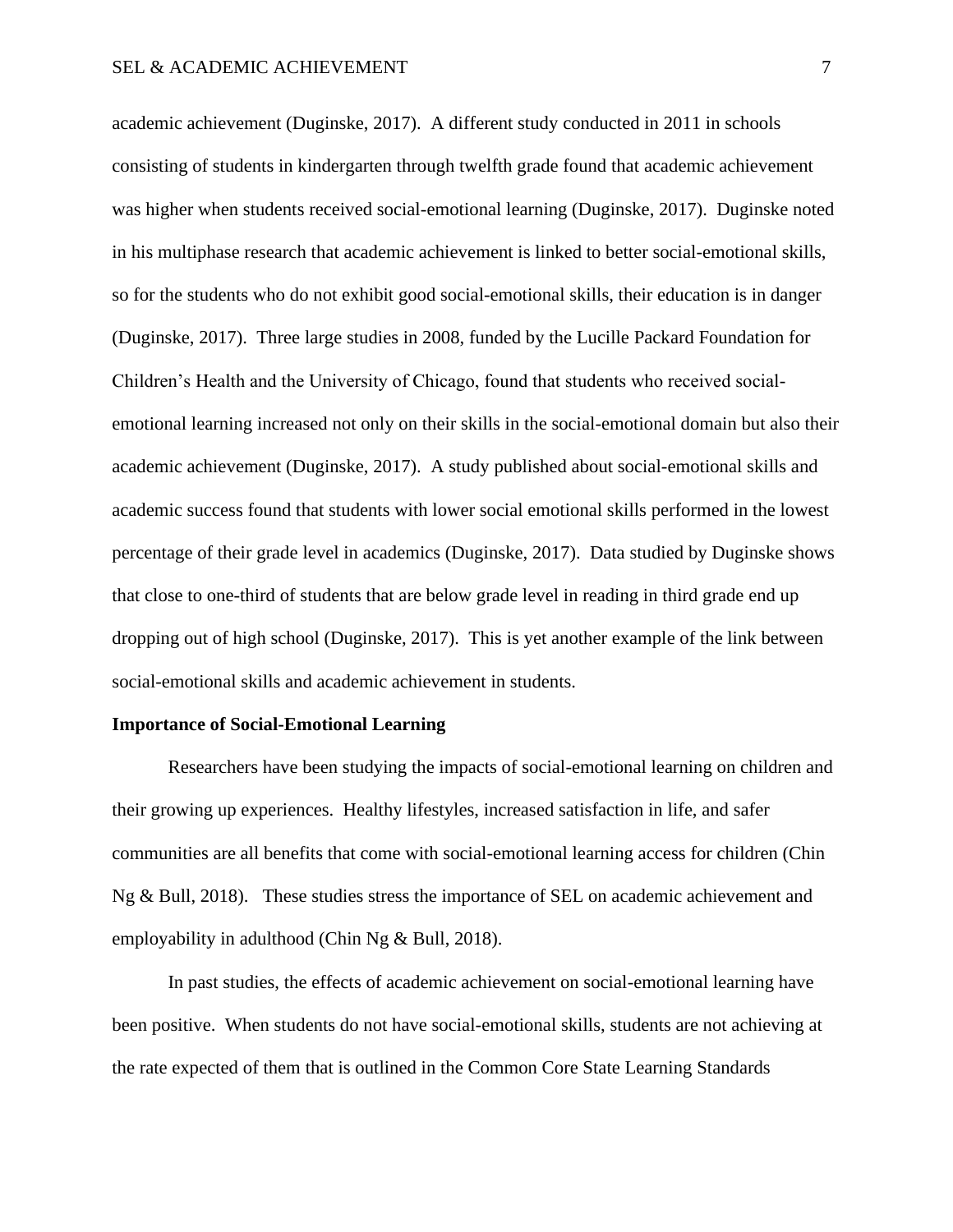(Duginske, 2017). Social-emotional skills in children are positive indicators of students being able to stay engaged in learning in the classroom and stay focused and concentrated (Chin Ng  $\&$ Bull, 2018). Focus, engagement, and concentration are all ways in which children can reap the most benefit from their education. These children with strong social-emotional skills also are more accepted by their teachers and classmates (Chin Ng & Bull, 2018). Children who are shown acceptance in the classroom are more likely to receive support and assistance in the classroom, rather than those students who are socially isolated (Chin Ng & Bull, 2018). For those socially-isolated students, this may lead to problems such as lower academic achievement, retention, and dropping out of school (Chin Ng & Bull, 2018).

Social-emotional skills contribute to strong social skills among peers. A study published in 2001 states that preschool children's ability to understand and read emotions leads to longterm effects on their social behavior, academic achievement, and the positive behaviors of assertion and cooperation (Izard et al., 2001). The same study determined that the preschoolers' knowledge of emotions negatively correlated with hyperactivity and internalizing behaviors (Izard et al., 2001).

There are studies on older students and the impacts social-emotional learning has on them as well (Borg, 2015; Casillas et al., 2012; Jovarini et al., 2018). A study completed in Norway, amongst thirteen and fourteen-year-olds, found that students who rated themselves and were categorized as "diligent" students also highly self-reported that they were academically competent (Borg, 2015). The students who rated themselves and were placed in the "disruptive" category rated themselves lowest in academic competency (Borg, 2015). Research published in Brazil, concerning eleven through seventeen-year-olds, found that students who presented assertiveness and empathy were more likely to achieve academically; on the contrary, students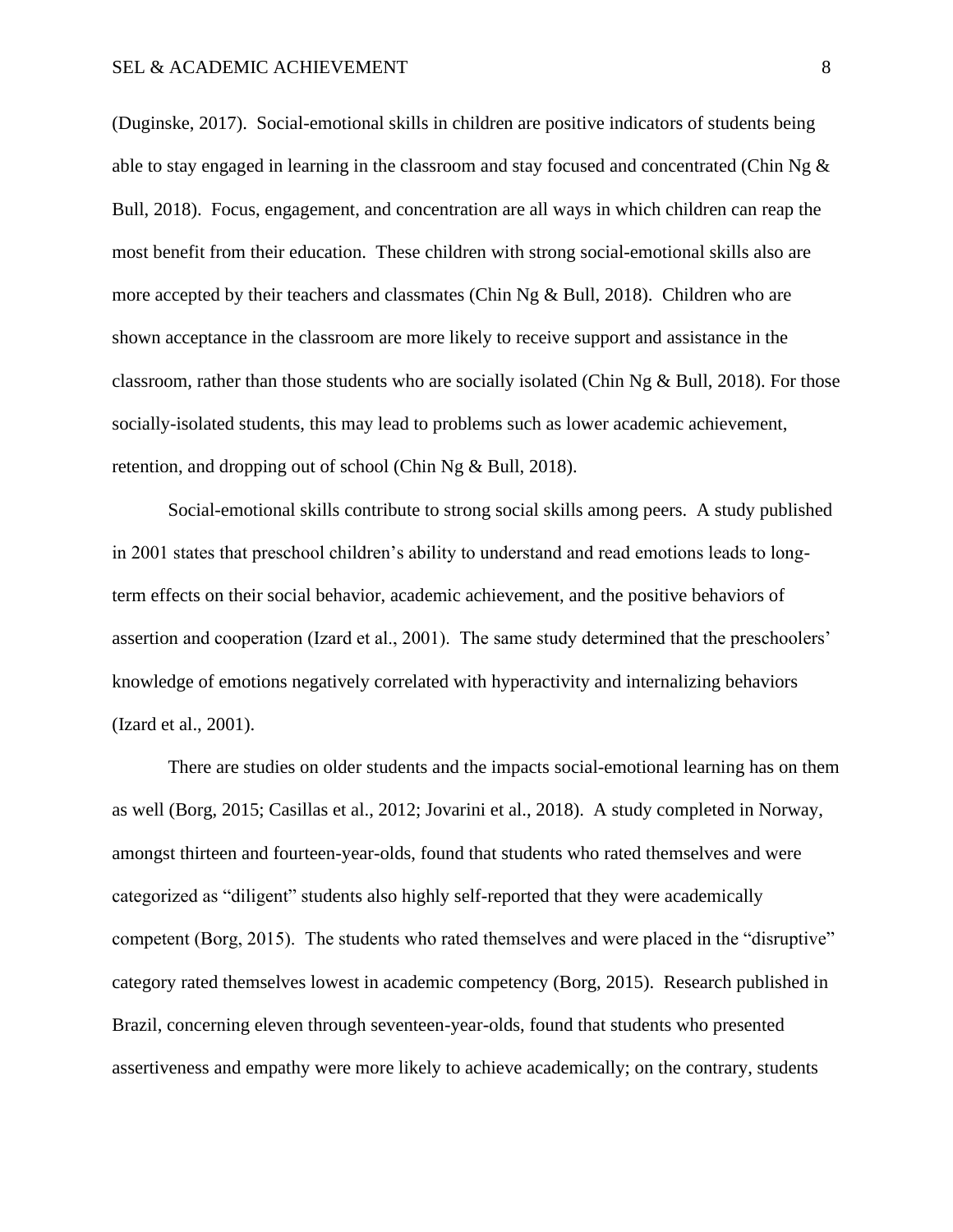who had fewer social skills had lower academic achievement in the final years of middle school (Jovarini et al., 2018). Research done on middle and high schoolers found with statistical significance that academic, psychosocial, and behavioral criteria were all related to the students' high school GPA (Casillas et al., 2012). The same study found that behavior was a strong sign for students at risk of failing in high school (Casillas et al., 2012). This study reiterated the importance of identifying those students at risk and intervening early in their educational careers (Casillas et al., 2012).

Certain studies focus more on the younger students and the impacts social-emotional learning has on them. A longitudinal study in Quebec on child development researched the importance of skills for success in kindergarten and found that classroom engagement was highly predictive of academic achievement (Fitzpatrick, 2017). The researchers also noted the importance of remediation, if social, emotional and academic skills were lacking, early on (Fitzpatrick, 2017). A similar study of young children that was done in Australia found that parenting styles has a lot to do with the social, emotional, and behavioral development of young children, which in turn predicts their academic achievement in later elementary years (Hammer et al., 2017). More harsh and/or hostile parenting was related to social-emotional problems at ages four and five (Hammer et al., 2017).

Many life skills that students need today are not being taught in schools. These skills include self-awareness, self-management, grit, empathy, conflict resolution, discipline, and hard work (Duginske, 2017). This is resulting in a lack of social-emotional skills in many students and many students in America are not graduating from high school as a result (Duginske, 2017).

All students have negative factors in their lives outside of school that affect their educational career. These can include, but are not limited to, poverty, language barriers, single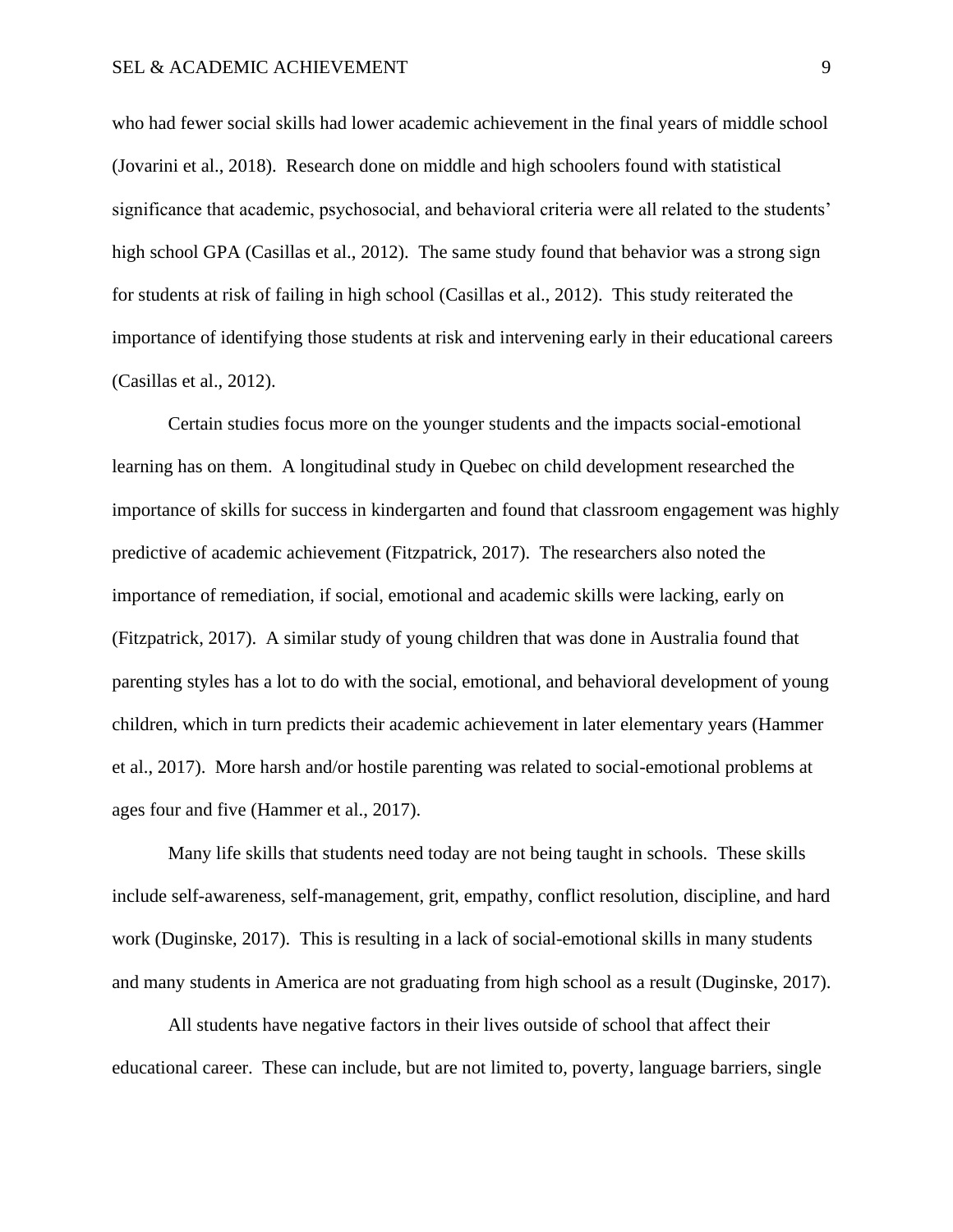parents, busy schedules, social media, etc. (Duginske, 2017). Teaching students socialemotional skills can prevent them from being affected too greatly by these barriers and having these barriers affect their academic achievement (Duginske, 2017). Schools are realizing that with the implementation of a social-emotional learning program, educators can decrease negative behaviors and increase what schools strive every day to increase: academic achievement, classroom communities, and positive relationships (Duginske, 2017).

Many educators talk about the protective factors that are vital to children who wish to succeed in school (Duginske, 2017). Protective factors can be things such as positive relationships with parents, adults and/or peers (Duginske, 2017). Social-emotional skills also serve as protective factors for children (Duginske, 2017). Children with resilience can better navigate life and its stresses, which is a positive part of exhibiting social-emotional skills (Duginske, 2017). A cohesive classroom community is another benefit to children through social-emotional learning (Jones et al., 2009).

Schools and communities will also be money ahead if they spend the time and money to fund social-emotional learning. Eleven dollars is saved for every dollar spent on socialemotional education (Duginske, 2017). This money is saved by reducing childhood negative behaviors, mental health issues, drugs  $\&$  alcohol abuse, violence, and crime among other things (Duginske, 2017).

# **Social-Emotional Learning in Early Childhood**

Early Childhood is a critical time for teaching academic skills and social-emotional skills (Chin Ng & Bull, 2018). According to one study written in 2015, a kindergartener's socialemotional skills are directly related to their chances of obtaining a college degree and gaining employment in adulthood shortly after high school (Chin Ng & Bull, 2018). Self-regulation in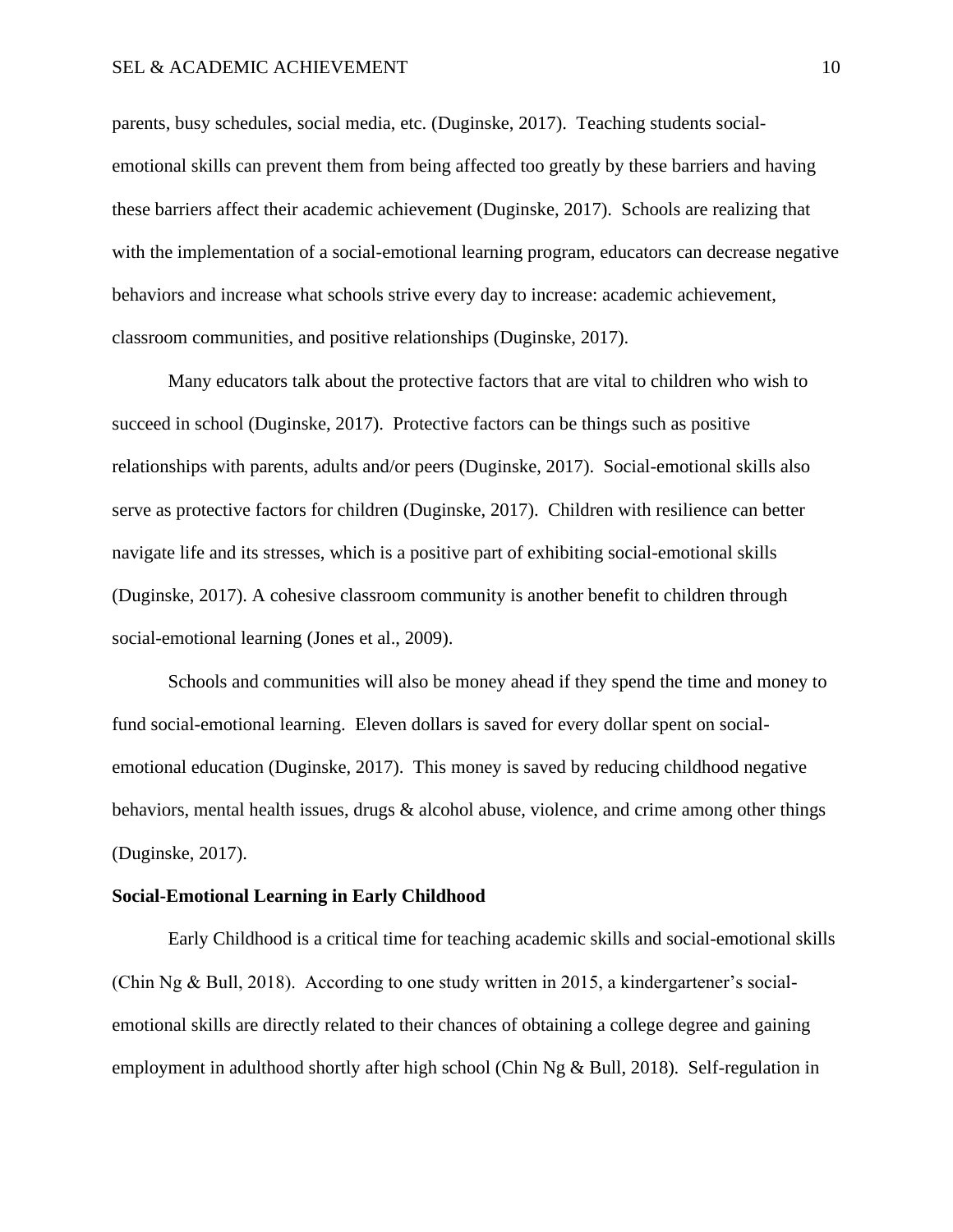# SEL & ACADEMIC ACHIEVEMENT 11

preschoolers is an indicator of literacy achievement in school as well (Chin Ng & Bull, 2018). Data shows that students often begin kindergarten without social-emotional skills such as the ability to self-regulate, solve problems, make friends, and focus in school (Duginske, 2017). Teachers say that these skills are highly important for beginning school (Duginske, 2017).

Starting to teach social-emotional skills at a young age is important. When teachers are dealing with negative behaviors in the classroom and students are unable to self-regulate, they are more often sending students out of the room, such as to the principal's office (Duginske, 2017). Students are missing out on a large amount of instructional time due to being out of the classroom (Duginske, 2017). This will clearly affect the students who are exhibiting the negative behaviors *and* their classmates, as tending to negative behaviors shifts the teacher's attention from the entire class's academic needs (Duginske, 2017).

Teaching social-emotional skills from a young age benefits not only those that need to learn social-emotional skills, but also their peers and the teachers who are teaching all of them. Students who exhibit high social-emotional skills will give teachers less negative experiences and be able to solve problems independently more often (Duginske, 2017). The classroom environment will be more conducive to learning as a result of all students engaging in socialemotional learning (Duginske, 2017). If students start learning these skills from a young age, this gives students more time to catch up to their peers, close gaps in their academic achievement, and be ready for college and the future (Duginske, 2017). Teachers will, in the long-term, gain more instructional time by taking the time to teach these important socialemotional skills in classrooms.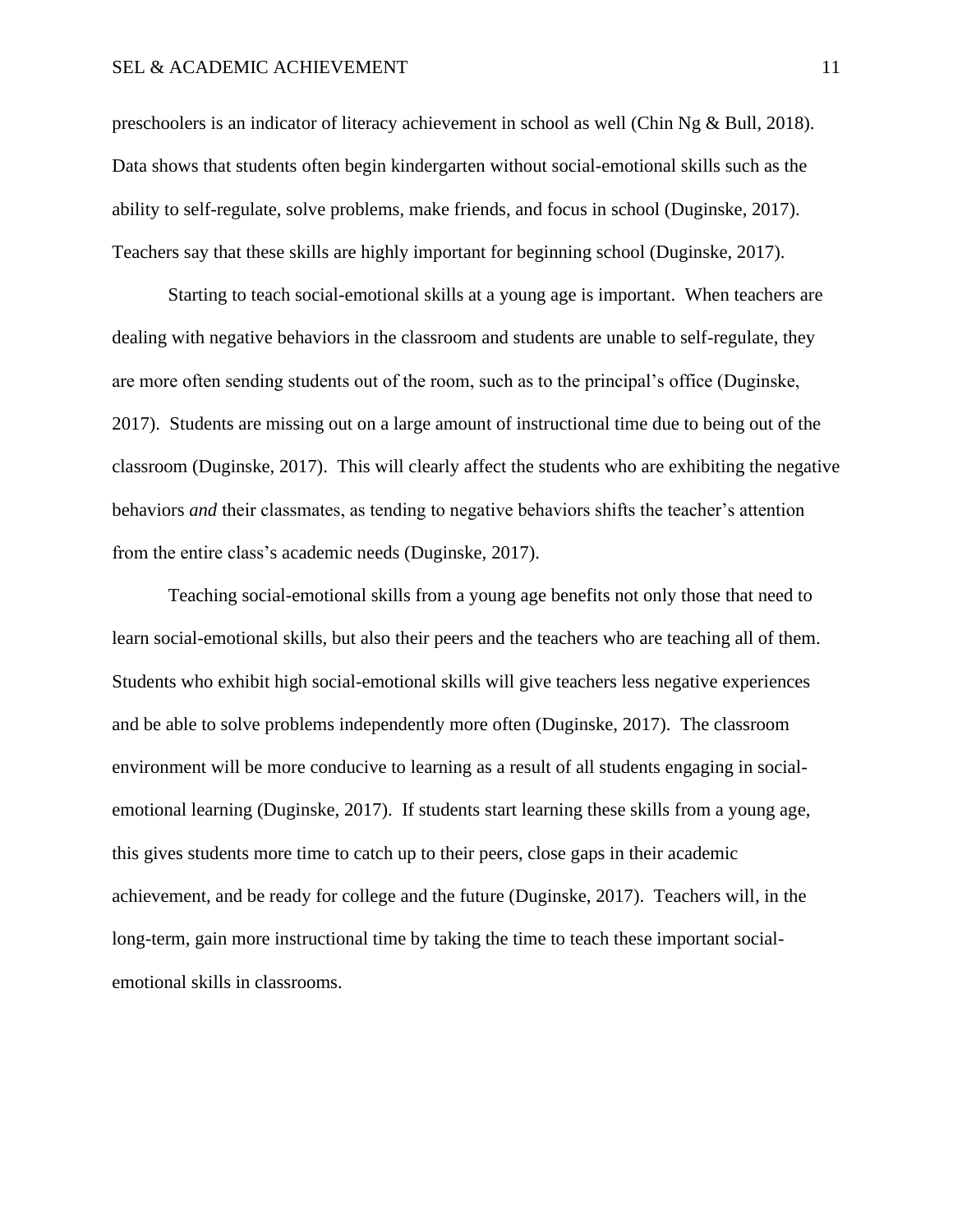# **Social-Emotional Learning & Teaching Strategies**

Communities around the world stress the importance of implementing social-emotional learning in our schools. There are programs such as Fun Friends in Australia, Zippy's Friends in the United Kingdom, and PATHS (Promoting Alternative Thinking Strategies) right here in the United States (Chin Ng & Bull, 2018). These are examples of formal programs, but there are many other alternative ways that SEL is taught in more unstructured and informal ways. Many guidelines and teaching frameworks exist around the world today to support social-emotional learning (Chin Ng & Bull, 2018).

There are some challenges that exist for teachers when implementing social-emotional learning. One of the largest challenges educators face is lack of time. Educators are pressed for time and with the importance of teaching academic subjects, social-emotional learning sometimes gets put on the back-burner (Chin Ng & Bull, 2018). Teachers also may be strapped for resources (Chin Ng & Bull, 2018).

Many teachers take an informal approach to teaching social-emotional skills. This can mean that teachers use situations that arise throughout the day to teach these skills and feature the use of the skills right alongside other learning (Chin Ng & Bull, 2018). Many times this happens through daily problem-solving, turn-taking, sharing, and self-regulation of emotions (Chin Ng & Bull, 2018). Teachers may help students work through a problem as it arises and walk students through the proposing of and finding of solutions (Chin Ng & Bull, 2018). Another way in which teachers casually teach social skills is through active monitoring and stepping in to give positive feedback and scaffolding (Chin  $Ng & Bull$ , 2018). The more interactions a teacher has with students, the more opportunities exist to address social-emotional learning (Chin Ng & Bull, 2018).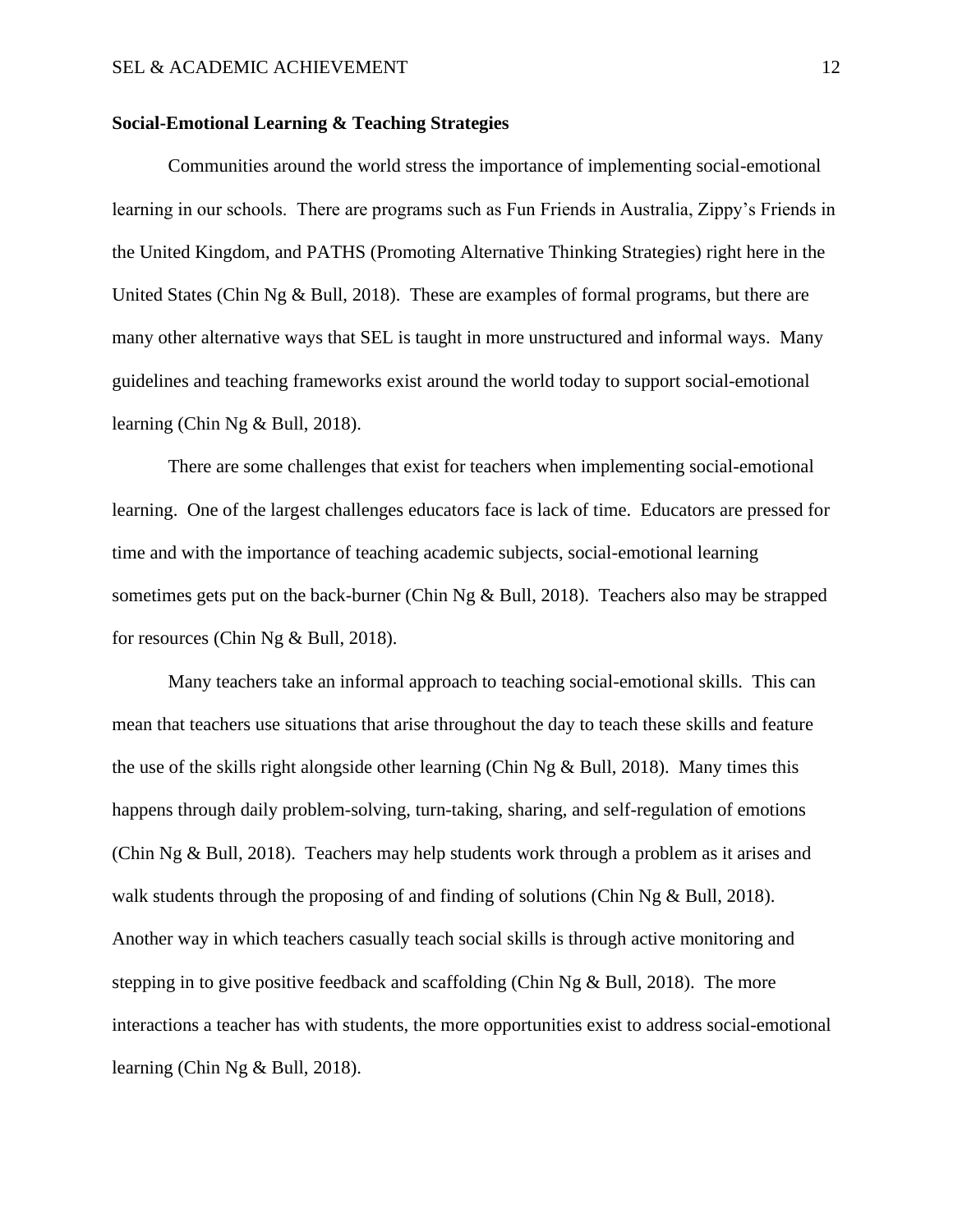The Center on Great Teachers and Leaders in the USA states practices teachers should use with social-emotional learning; these include, but are not limited to, discipline of students, language of the teacher, responsibility, student choice, warmth, support, cooperative learning, communication, self-reflection, student challenges, and competence building (Chin Ng & Bull, 2018). There are various programs designed for teaching social-emotional skills to children of all ages. Multi-tiered systems of support are a leveled approach to giving students the interventions they may need (Boyd & Anderson, 2013). "Breaks are Better" is a Tier 2 intervention, according to the MTSS (multi-tiered systems of support) model (Boyd & Anderson, 2013). The implementation of the "Breaks are Better" curriculum with an elementary school in the Pacific Northwest did decrease behaviors for students in the research study (Boyd  $\&$ Anderson, 2013). Both teachers and students agreed that "Breaks are Better" improved their behavior and academic performance (Boyd & Anderson, 2013). Another social-emotional learning program called "Strong Start K-2" is an early-elementary curriculum and was also found to have a positive effect on students. The curriculum contributed to a small, yet significant, decrease in problem behaviors amongst the children involved in the study (Whitcomb & Merrell, 2012).

# **Social, Academic, and Emotional Behavior Risk Screener**

Though it can be rare to find schools that universally screen students for behavioral risks, there are a few screeners that do so, one being the Social, Academic, and Emotional Behavior Risk Screener (also known as SAEBRS) (Kilgus et al., 2017). When developing the SAEBRS, researchers needed to determine the scores that would identify with students being "at risk" (Kilgus et al., 2018). During the study of four midwestern elementary schools, the researchers found that the total score within the SAEBRS is the best score for determining the cut-off score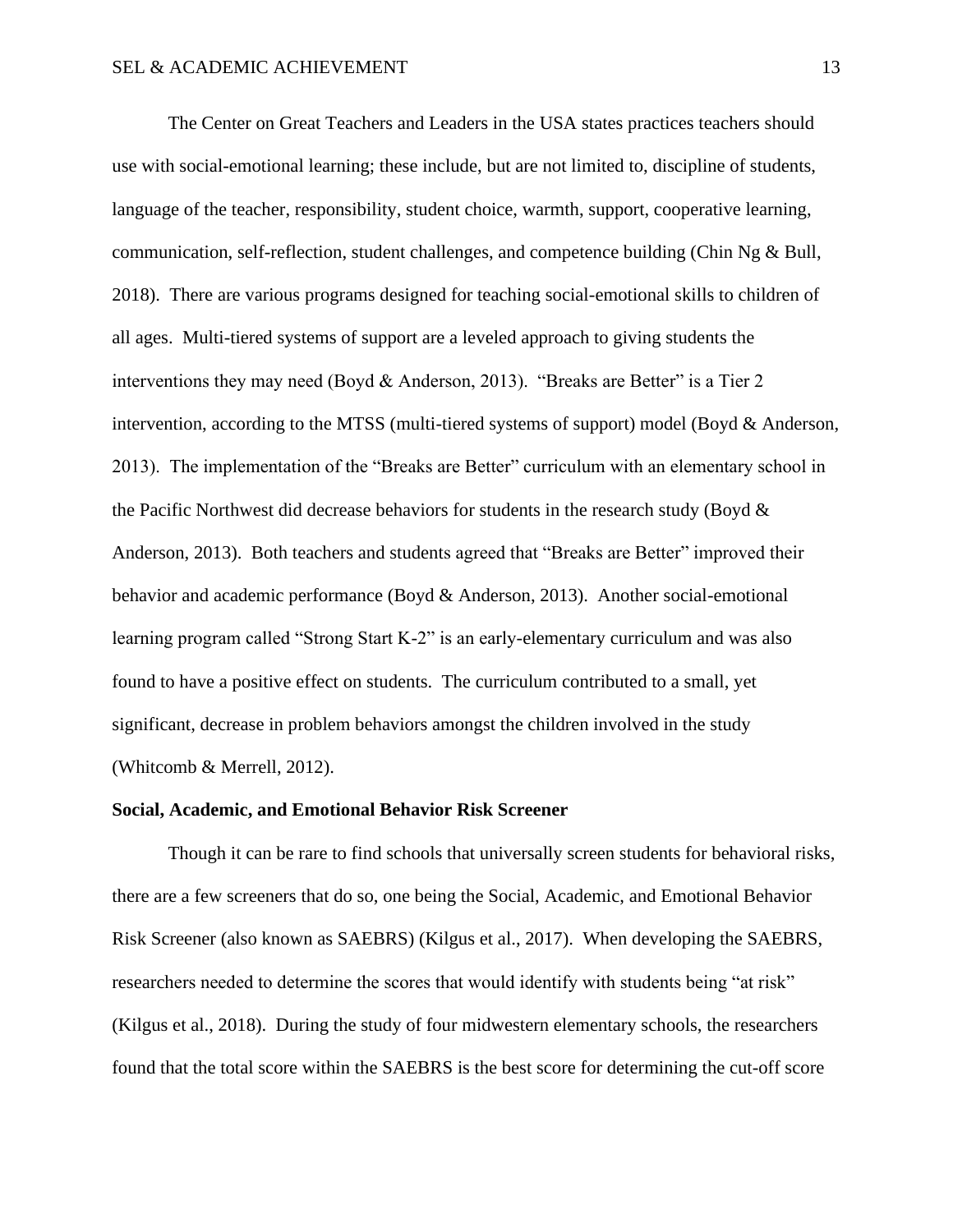for students considered "at risk" (Kilgus et al., 2018). From there, teachers and administrators could more easily identify student deficiencies within the students who are considered "at risk" by examining the students' SAEBRS sub-scores and identifying the lowest scores (Kilgus et al., 2018). From there, teachers can remediate and give more support to the students in their areas of deficiency, whether that be academic, social, or emotional behavior or multiple of the prior (Kilgus et al., 2018).

Before the SAEBRS assessment had a component for emotional behavior, it was simply called the Social and Academic Behavior Risk Screener (SABRS) and consisted of twenty-one questions focused on social and academic behavior (Kilgus et al., 2013). The SABRS was developed due to a lack of screening methods for behavior and lack of resources to do so (Kilgus et al., 2013). While developing the SABRS screener, the researchers found that it was a reliable way to assess for behavioral concerns because the data was highly correlated with data using a similar screener, the SSIS rating scales (Kilgus et al., 2013). Although the new SABRS screener identified more students as "at risk" than the SSIS, the researchers found the measure to be appropriate and measuring what it was supposed to measure (Kilgus et al., 2013). The researchers believed that further research should focus on other methods that would help the teachers determine if students are being falsely identified as "at risk", such as progress monitoring or other measurements to compare data (Kilgus et al., 2013).

There have been various studies done on the reliability of the SAEBRS assessment, including one by Whitley  $&$  Cuenca-Carlino. After studying data from an elementary school in the Midwest, they found that there was test-retest reliability within the SAEBRS screener (Whitley & Cuenca-Carlino, 2019). They also found it to have higher reliability than three other screeners of the same type (Whitley & Cuenca-Carlino, 2019). The researchers found the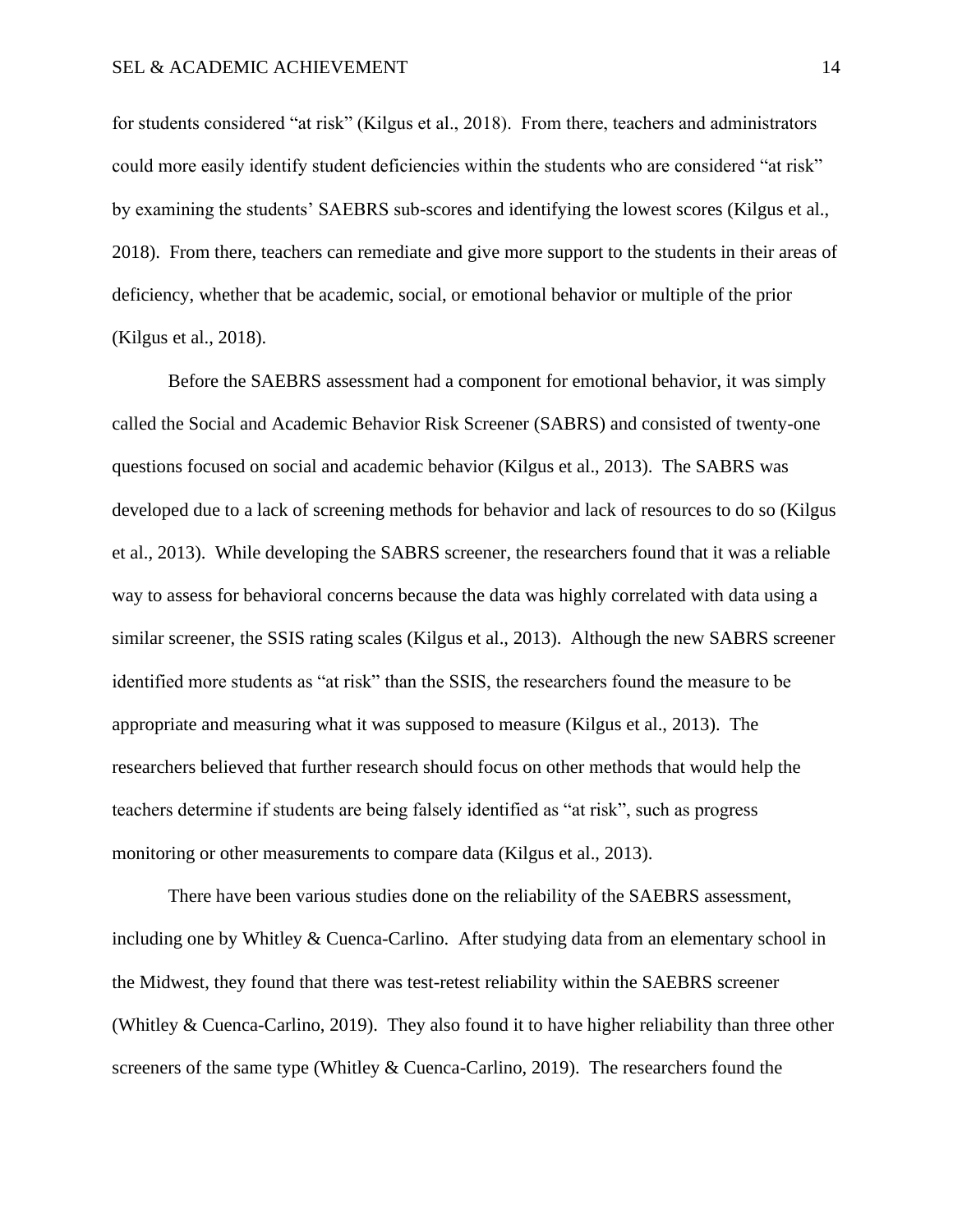SAEBRS sub-score of academic behavior to be highly predictive of reading achievement in the subjects in the study (Whitley & Cuenca-Carlino, 2019).

Another study completed in a Midwest school district, focused on an elementary sample, was completed to expand upon the research of the reliability, validity, and accuracy of the SAEBRS assessment (Kilgus et al., 2018). During this study, the BESS assessment was used as a comparison assessment, and the researchers determined that the SAEBRS was found to have high consistency and validity and the scores were very consistent with the BESS assessment scores (Kilgus et al., 2018). A research study published in 2019 found the SAEBRS scores to be reliable, with high levels of consistency (Iaccarino et al., 2019)

Though the SAEBRS assessment was initially developed for teachers to assess students' behavior, the SAEBRS also has a component that is student-scored (Kilgus et al., 2020). The student-scored SAEBRS assessment can be effective for older children who are able to selfreport scores and give more insight into their behaviors (Kilgus et al., 2020). The Student Rating Scale of the SAEBRS was found to have internal consistency with the teacher-reported scores for the total behavior score, as well as the social behavior and emotional behavior sub-scores (Kilgus et al., 2020).

Parents are also an invaluable resource when it comes to identifying students who are in need of behavior remediation and support, which is what led researchers to develop the parent version of the SAEBRS (Taylor et al., 2019). A research study published in 2019 that focused on four elementary schools in the Pacific Northwest was a starting point for the development of the parent version of the SAEBRS assessment (Taylor et al., 2019). The researchers determined that it was a great starting point for parents to be an informant for their child, but much more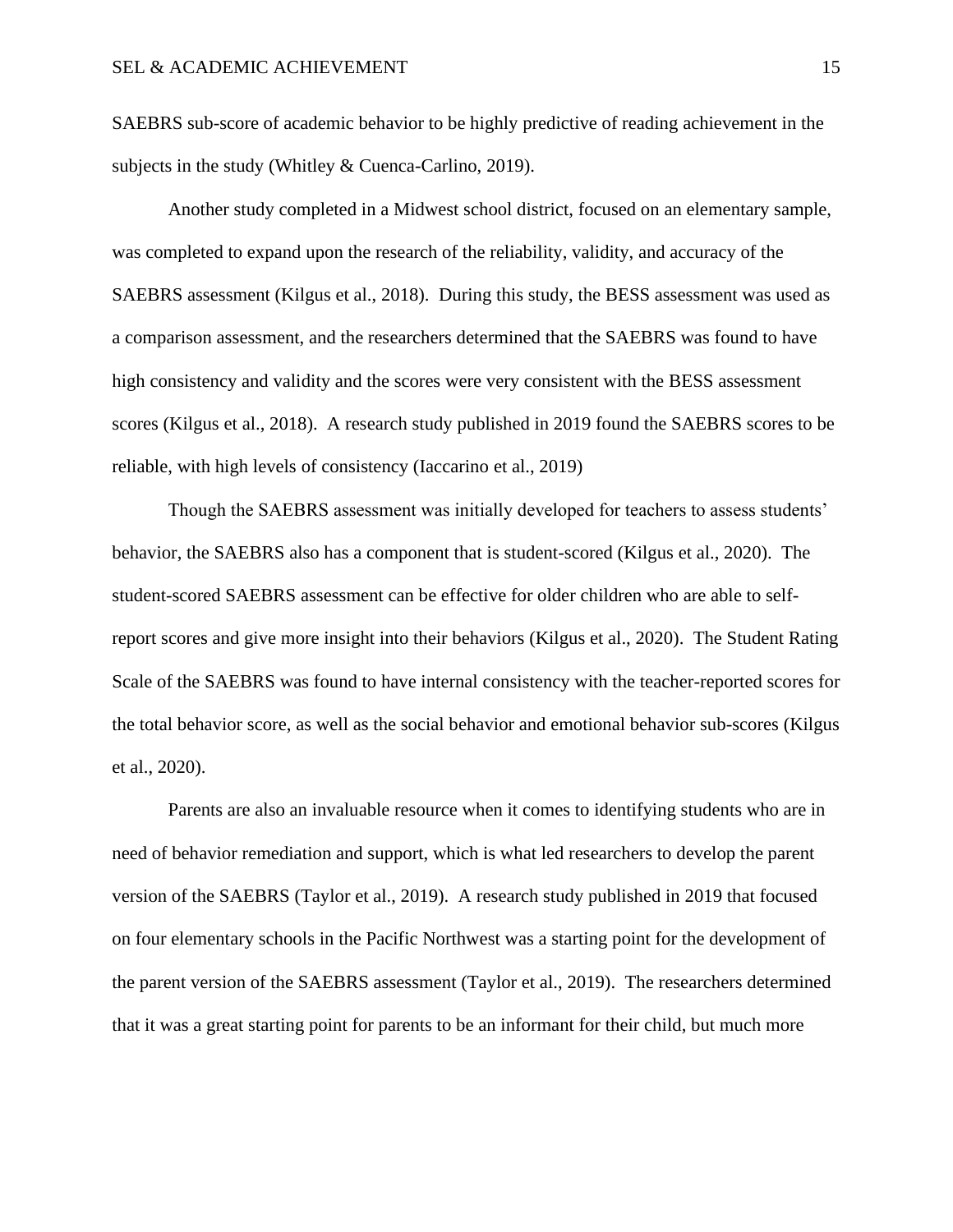research is needed to determine the reliability and validity of the SAEBRS parent screener (Taylor et al., 2019).

In a study done in four elementary schools and one middle school in the Northeastern United States, the SAEBRS was used to determine if there was statistical significance between the academic achievement of students and their scores on the SAEBRS; this study found there to be statistical significance in the correlation between the academic achievement score of the child and the total score and each of the subscores from the SAEBRS assessment (Kilgus et al., 2017).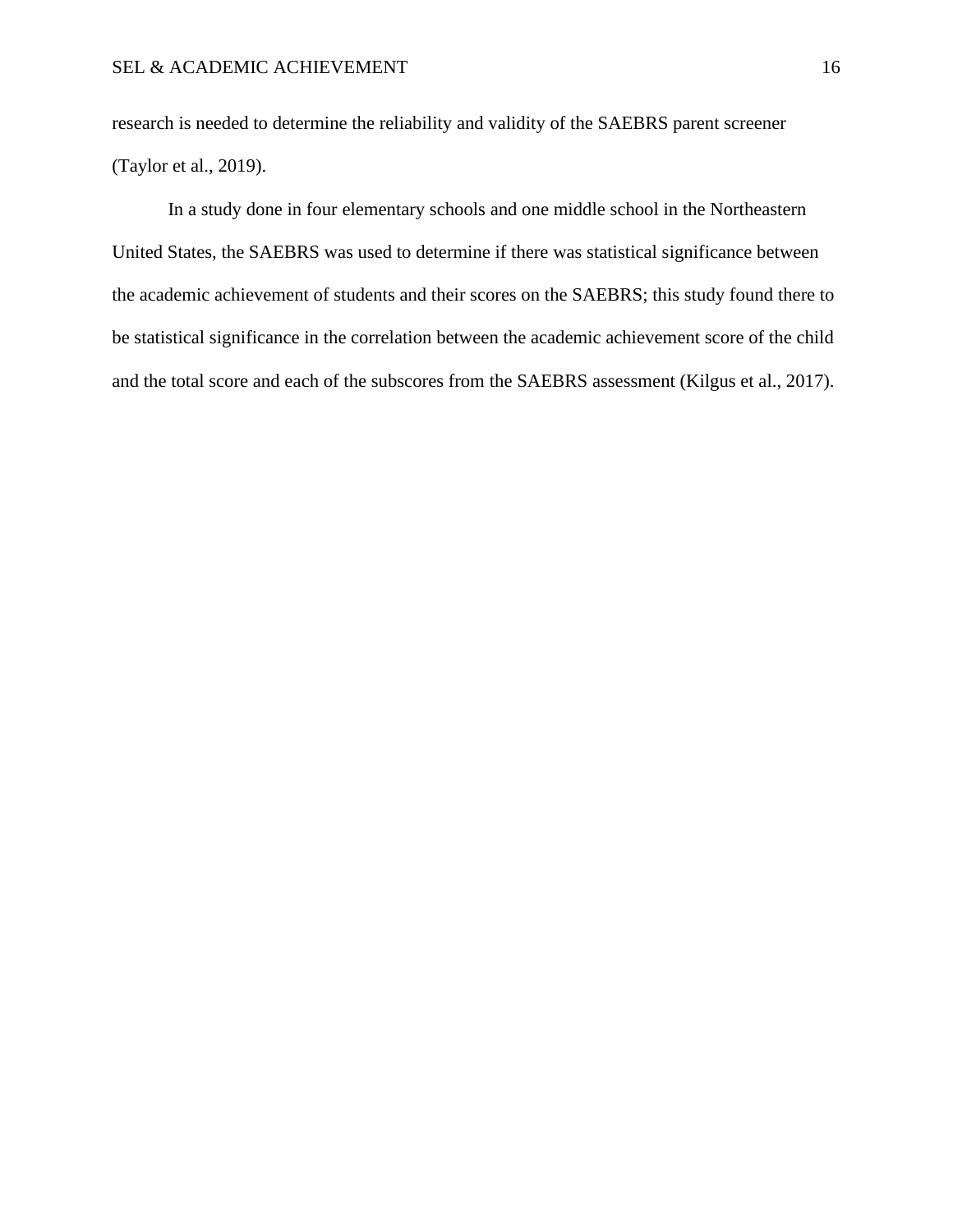# **Methodology**

# **Participants**

The participants of this study were first graders at Kinsey Elementary in Sioux Center, Iowa. Sioux Center is a growing community with a recently more diverse population, due to higher levels of immigration to the community. The large majority of the immigrants are of Hispanic descent. According to the Iowa Department of Education's 2019-2020 school enrollment data, Kinsey Elementary student demographics are approximately 41% hispanic and 55% white; the remaining 4% of students consist of black, Asian, Pacific Islander, Native American, and multi-racial students (Iowa Department of Education, 2020).

Kinsey Elementary School has a total of 604 students, as of September 2020, according to the district's data. Of those 604 students, 207, or 34%, receive free lunches. Fifty-six, or 9%, receive reduced price lunches. That being said, 43% of the students in the elementary school receive free or reduced lunches, which indicates they are of lower socio-economic means. The students in the study are representative of this data.

The participants of the study were chosen due to being the students in the researchers' homeroom class of first-graders in the year of 2020-2021. The participant group consists of 17 students, 10 boys and 7 girls. The students come from a wide variety of backgrounds, with parents of varying educational levels. Seven of the 17 students receive ESL (English as a Second Language) support, and 4 students receive TAG (talented and gifted) services. None of the students currently are on an IEP (Individualized Education Plan) and receiving special education services.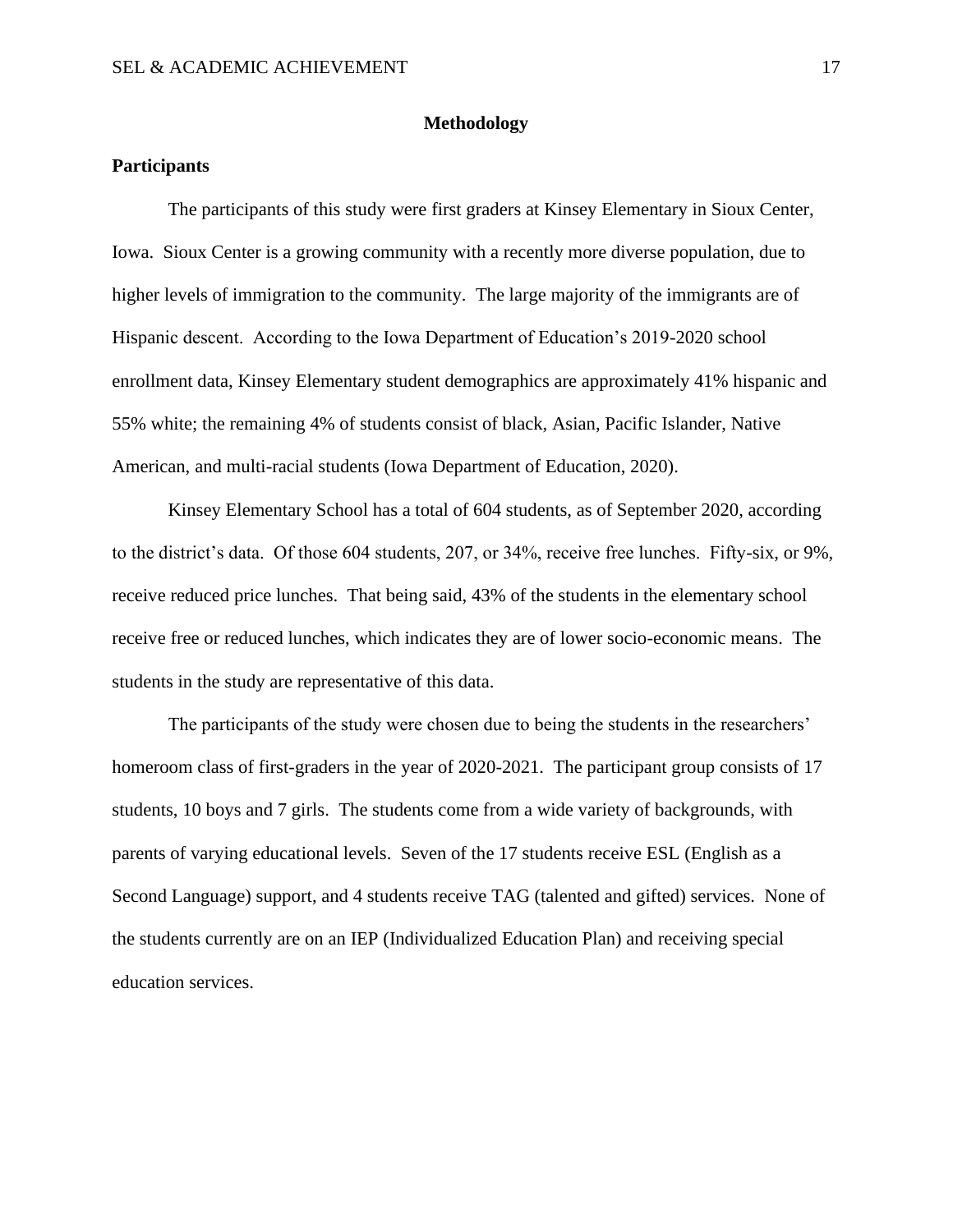# **Data Collection**

# **Measurement Instrument**

One of the measurement tools used in this study is the STAR Math assessment. This assessment is used many times a year to track growth in math and is assessing the dependent variable of academic growth. The students took the assessment at the beginning of the school year, and then 8 weeks later. The STAR Math assessment reads the questions and answer choices to the students and tests various aspects of mathematical knowledge. The test is designed in a way that it gets more difficult as students answer questions correctly in order to determine the child's grade equivalency and score. The data retrieved from this assessment is quantitative.

The other measurement tool in this study that measures the independent variable of social, emotional, and academic behavior is the SAEBRS teacher assessment and is the assessment used to assess each student's composite behavior score, as well as their individual academic, social, and emotional behavior scores. This data is also quantitative. According to FastBridge, which is the website that administers the SAEBRS screener, social behavior is tied to the ability to maintain quality age-appropriate relationships. Academic behavior is a child's ability to be prepared for and obtain as much as they can from their classroom instruction. Emotional behavior is the ability to regulate emotions, adapt, and respond when stress comes up. (FastBridge, 2020) This screener assesses whether or not a student is at risk of having one or more of these behavior problems.

#### **Validity and Reliability of Measurement Instrument**

One aspect of testing reliability is the environment in which the students test. The researcher strived to keep the environment the same, as much as possible, during both testing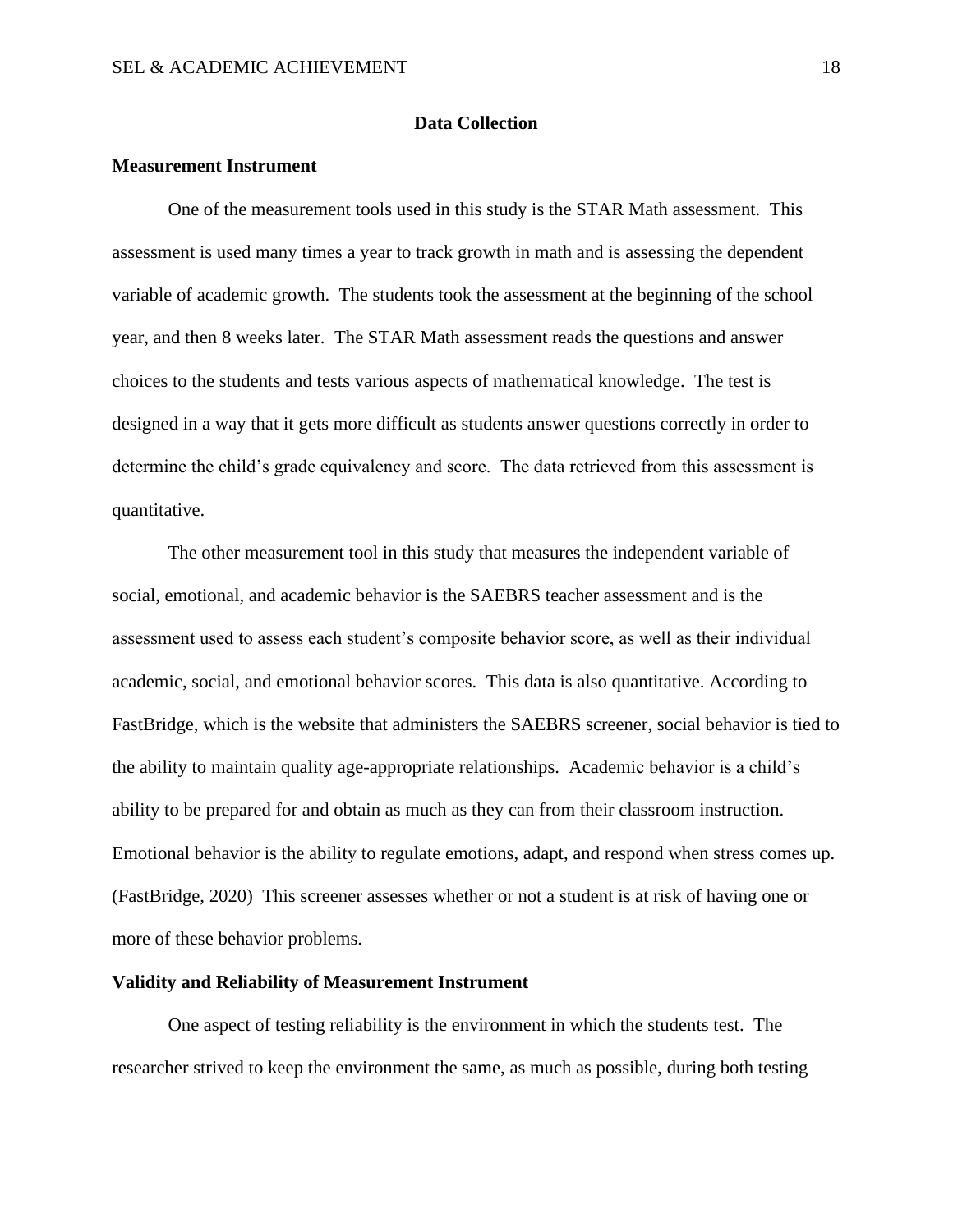sessions of the STAR Math assessment. The researcher also completed the SAEBRS teacher assessment for each child on the same day. The researcher completed the training for the SAEBRS teacher assessment in order to become certified and review proper procedures for scoring immediately prior to completing the teacher assessment.

Renaissance Learning, the website where the researcher accesses the STAR Math assessment, describes the reliability and validity of the tests in a document published to explain the STAR tests. According to Renaissance Learning (2013), the STAR assessments' reliability is estimated based on the internal consistency and test-retest correlation of the tests, and the assessments are found to be highly reliable. The STAR math assessment has been found to be a valid and reliable manner of measuring mathematical progress (Renaissance Learning, 2013, p. 8). The STAR assessments were created and validated based on lots of research; 97 studies have been completed, including 31 led by independent research on the STAR math assessment alone (Renaissance Learning, 2013, p. 12).

#### **Limitations of Measurement Tools**

The main limitation of these measurement tools is the fact that the data was obtained during a short window of 8 weeks. It would be better to follow students and analyze their academic growth over a longer period of time, such as over an entire school year. It would also be beneficial for the researcher to obtain data from multiple assessments to measure academic growth, including methods that measure academic growth other than mathematical growth.

# **Variables**

The independent variable in the study is social-emotional competence, which will be determined by screening for academic, social, and emotional behavior. The teacher will score all the students in the study using a survey with a section for each academic, social, and emotional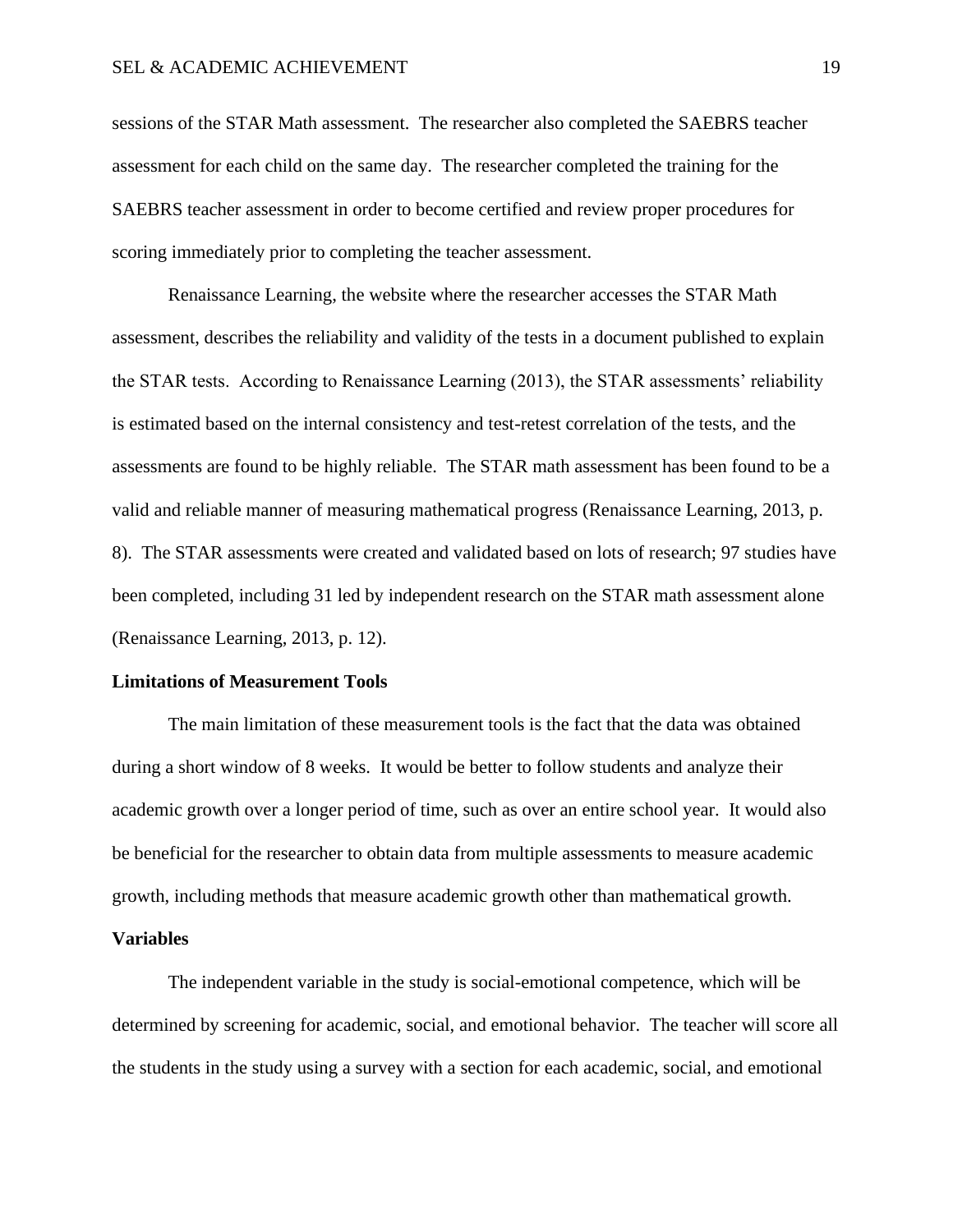behavior. There are six questions in each section. The researcher will be using the SAEBRS teacher screening tool through the Fastbridge portal that the researcher's school has access to.

The dependent variable will be the academic achievement of the students. All of the students were tested for academic achievement using the STAR Math assessment. Both sets of data that measure the independent and dependent variables are quantitative.

# **Procedures**

The researcher began research in August of 2020 by conducting the STAR math assessment with her class of 17 first-grade students. All of the students completed the assessment on the same day. The researcher preceded the test by talking to the students about the importance of taking their time and trying their hardest. The test location was the regular classroom where the students take all standard assessments. During the test, the researcher monitored the room by walking around and observing quietly. If a student had a question, the researcher assisted the child, but did not give any clues or inclinations to the correct answer as to ensure the validity and reliability of the test.

During the first quarter of school and after a month of observation of the children, the teacher conducted the SAEBRS teacher survey. The teacher completed the certification needed in order to administer the test the day prior to conducting the survey, to ensure that she remembered how to accurately administer the survey and get accurate results. The teacher spent 3-4 minutes per child scoring them on academic, social, and emotional behavior.

After 8 weeks of school, the teacher re-administered the STAR math assessment to measure for academic growth in mathematics. The teacher used the same testing procedures and had the students complete the assessment in the same environment as 8 weeks prior.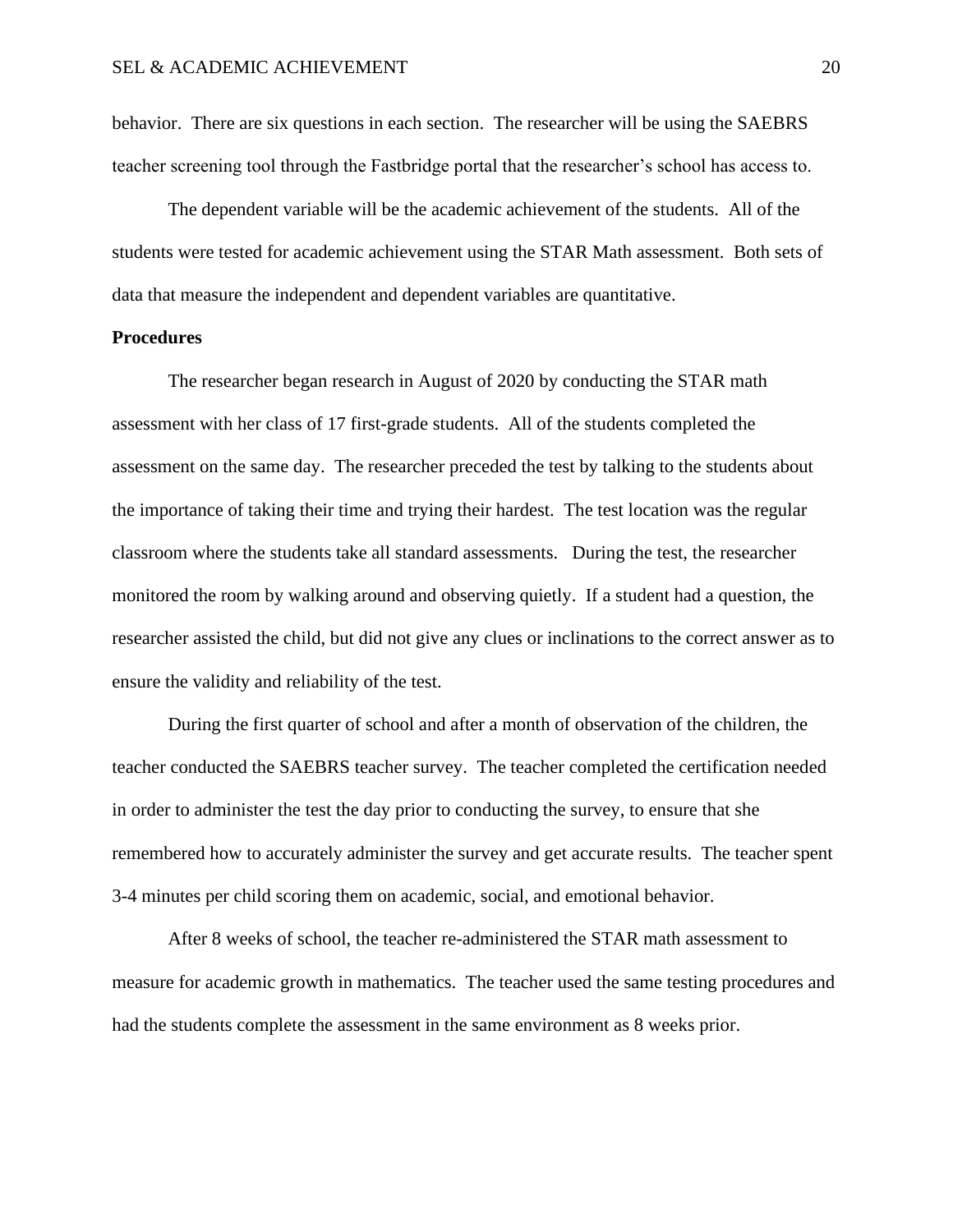# **Data Collection**

After all 3 assessments were given, all of the data could be retrieved and analyzed by the researcher. The mathematical growth of the students was determined by looking at the score the child obtained in the August STAR math assessment and subtracting the score from the score obtained in the October STAR math assessment.

The researcher followed all protocol when administering the assessments, and was certified to administer the SAEBRS teacher survey before beginning. The researcher accessed the students' behavior scores from the Fastbridge website, where the SAEBRS survey is accessed. The teacher accessed the academic growth scores by utilizing the reports on the Renaissance Learning website.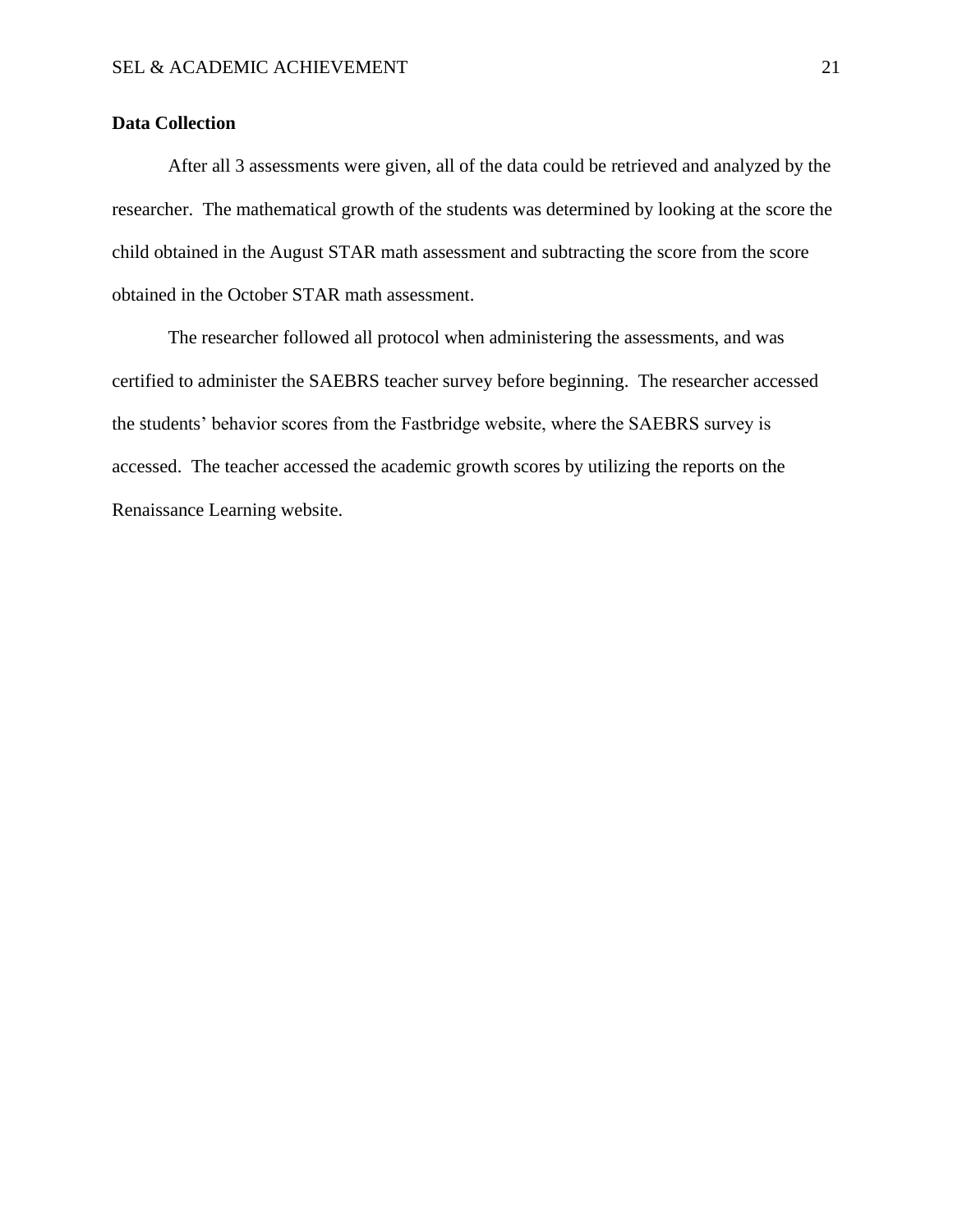# **Data Analysis**

The variables assessed included student behavior and student's academic growth in math during the 8 weeks of the study.After completing a correlation test using the data of the composite behavior and academic growth, it was found that there was a weak, negative, not statistically significant relationship between composite behavior and academic growth, with weak practical significance,  $r(15) = -0.18$ ,  $p > .05$ ,  $r^2 = .03$ .

After completing a correlation test using the data of the social behavior and academic growth, it was found that there was a weak, negative, not statistically significant relationship between social behavior and academic growth, with weak practical significance,  $r(15) = -.24$ , *p*  $> .05, r^2 = .06.$ 

After completing a correlation test using the data of the academic behavior and academic growth, it was found that there was a weak, negative, not statistically significant relationship between academic behavior and academic growth, with weak practical significance,  $r(15) = -0.01$ ,  $p > .05$ ,  $r^2 = 0$ .

After completing a correlation test using the data of the emotional behavior and academic growth, it was found that there was a weak, negative, not statistically significant relationship between emotional behavior and academic growth, with weak practical significance,  $r(15) = -.35$ ,  $p > .05$ ,  $r^2 = .12$ .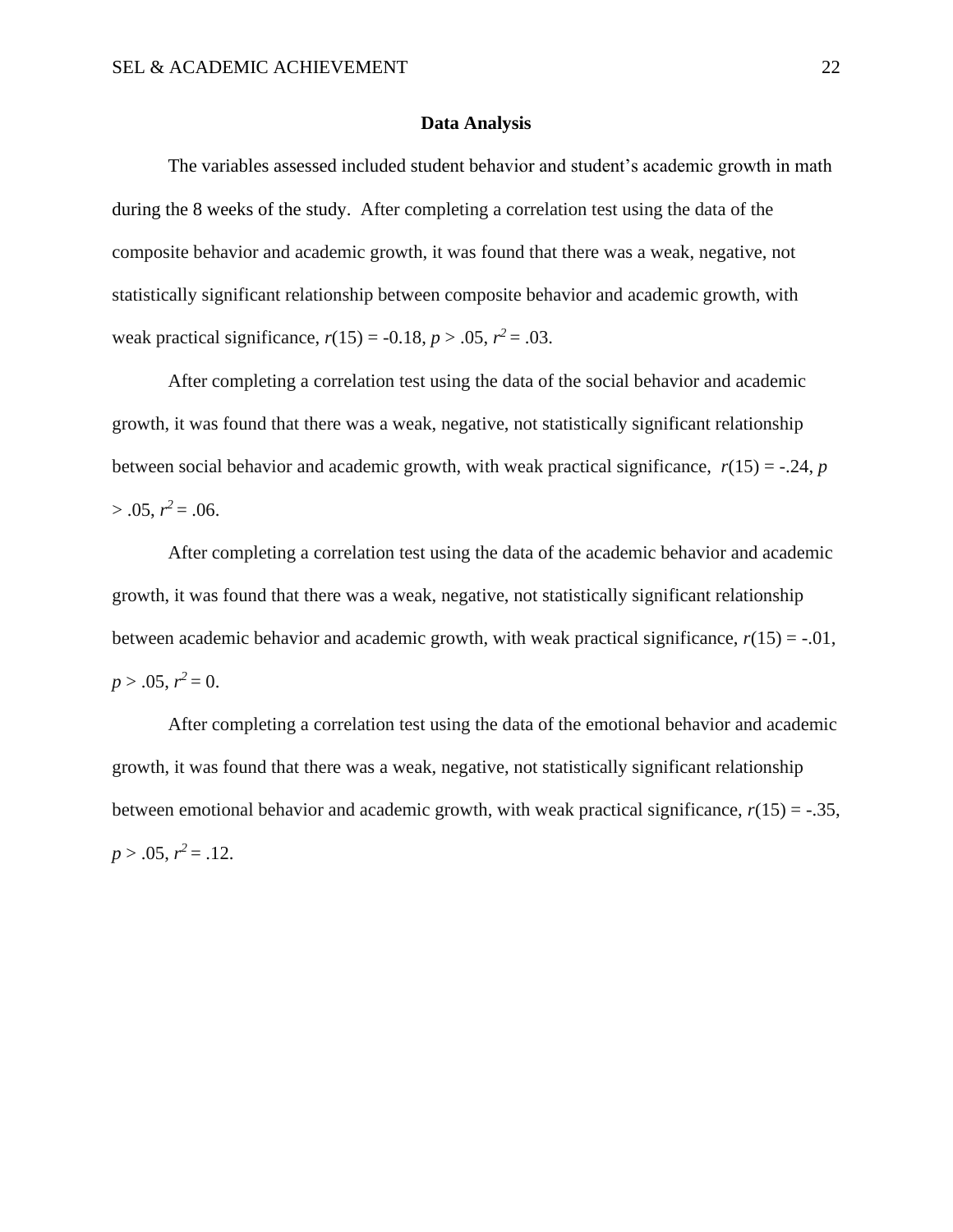### **Discussion**

The data is not statistically significant for any of the correlation tests run on the data. There are two data points that could be considered outliers because the children did not show growth between the two testing sessions. There are many things that can account for scores such as these, such as poor testing conditions for that child that day, an "off" day for that child, or lack of effort.

There are various aspects that play a part in a child's academic growth, with their behavior being only a small part of it. Some students showed lots of growth during the first 8 weeks of this school year, while others showed minimal to no growth. Many things may play a part in this. This data was collected during a pandemic. All of the students who were studied did not attend school from mid-March until mid-August due to the Covid-19 pandemic. Some of these students may have done school work during that time, but many did not. This likely will affect students' scores when they return to school. Some students likely quickly regained what they had lost, while others will take longer to make up for their losses due to the lack of schooling during the pandemic.

# **Limitations of this Study**

In order to get more informed and better data, it would be wise to continue monitoring and observing the students throughout a longer period of time. 8 weeks is a very minimal amount of time to monitor academic growth. It would also be beneficial to test the students using more than one test and in more than one academic area. Due to the small time frame, these students were only able to be tested in one area (math) and with one measurement assessment (the STAR math assessment). The researcher acknowledges that it would be beneficial to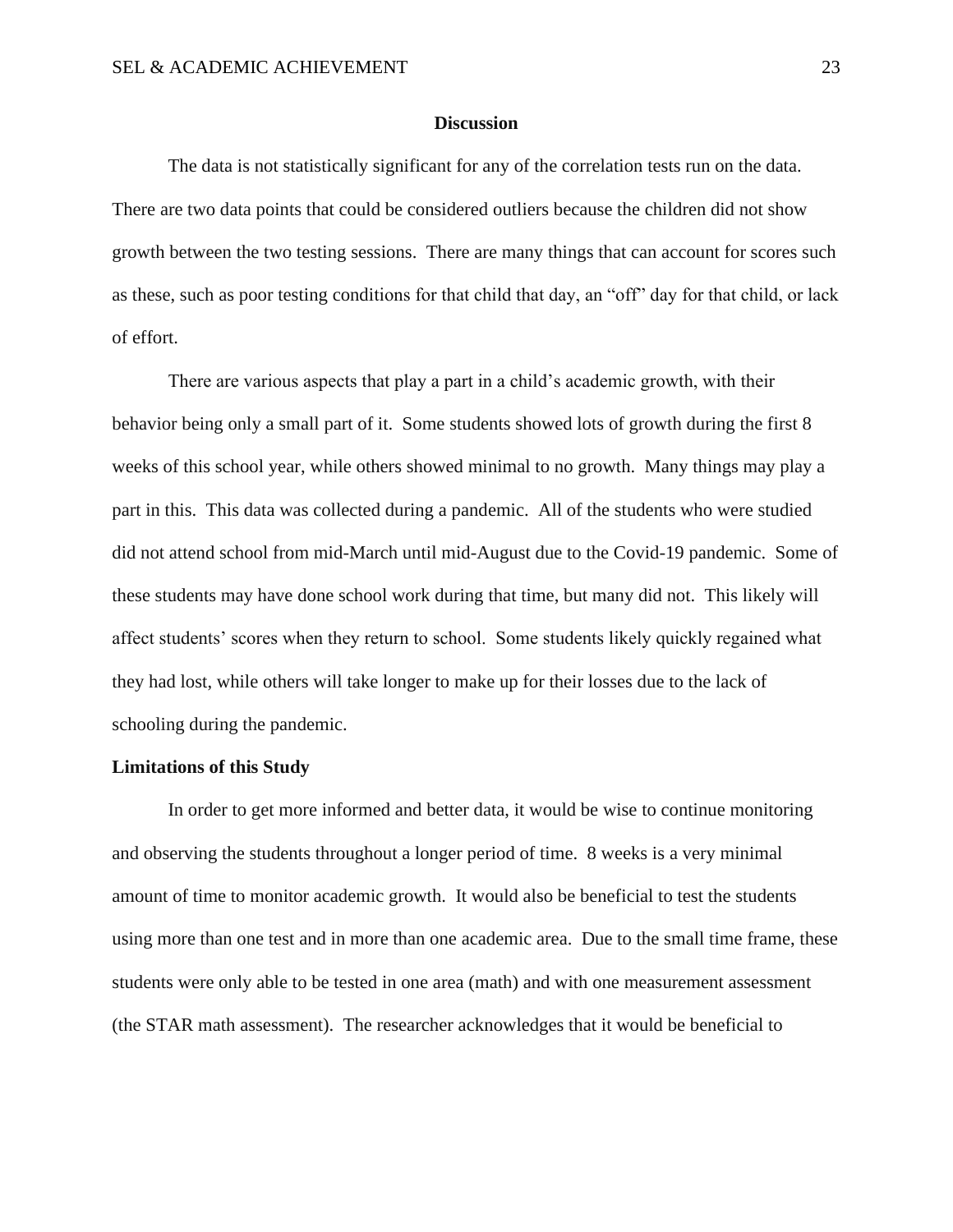monitor the students for a longer period of time and use more than one test to measure academic growth. The data could look very different if there was more time in between testing sessions.

This study was also limited in that it observed the behavior and academic growth of only 17 students in one class and in one grade. 17 students is a small sample size. Due to the Coronavirus pandemic, some of the students also missed schooling during the 8-week period of the study due to being in quarantine or being exposed to Covid-19. This will affect student growth during such a short period of time in school.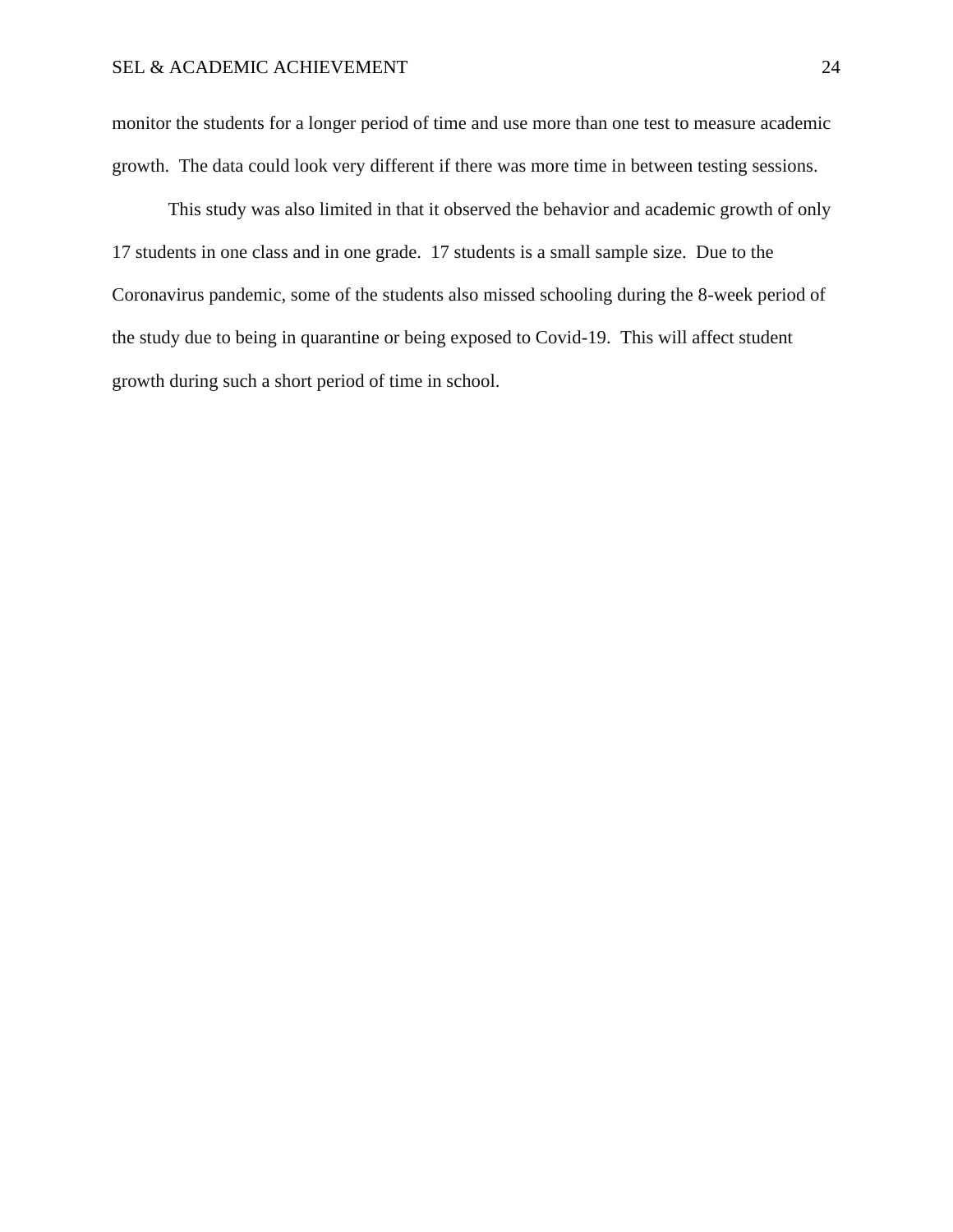### **Future Research**

In further studies, it would be beneficial to compare students' behavior to more than one math assessment. It would benefit the researcher to be able to include multiple assessments that measure math because one assessment doesn't always give the full picture of the student. It is inevitable to have poor scores for students based on testing conditions the researcher can't control, such as students not being able to focus that day or having a bad day for one reason or another. It would also be beneficial to include assessments that measure more than just math, such as including reading assessments as well. The more academic data that you have on a student, the less likely one poor test score will affect the child's overall academic growth data.

It would also benefit future researchers to have the study take place over a longer period of time. A longer period of time would give better information on academic growth over that time and give the researchers more measurable data. It would also be beneficial to complete the study with a larger number of participants, over various grade levels and from various classes and schools to get a better representation of students. A larger, more comprehensive study using the same variables would be beneficial to the education community in order to get better information about the impact of social, emotional, and academic behavior on academic growth.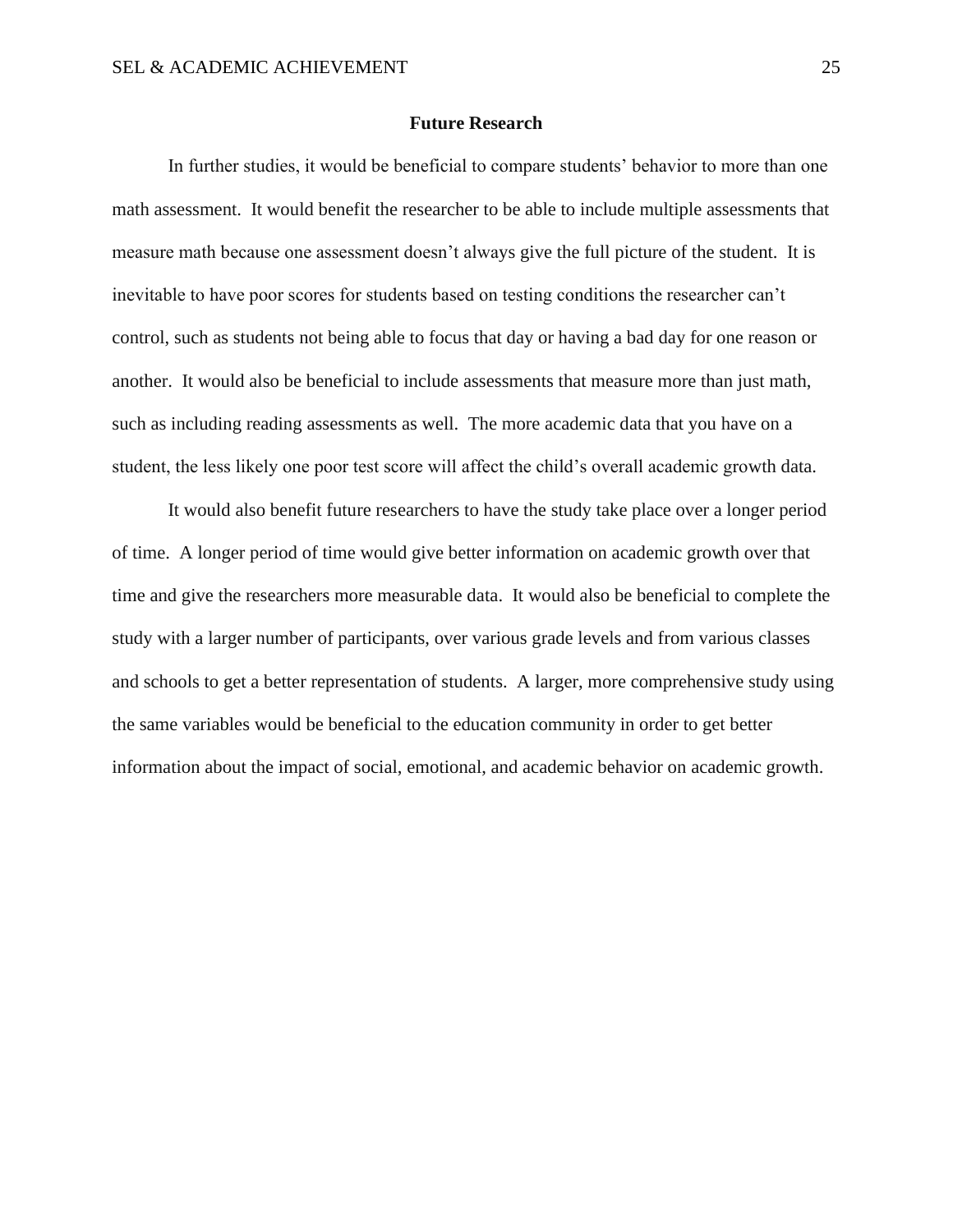# **Conclusion**

Social-emotional learning is a widely-discussed topic in the educational realm. It is broadly known that a student's behavior, including their academic, social, and emotional behavior will affect their lives in various ways. It is still widely unknown how and how much this behavior will affect a child's academics in school. This study was a starting point in studying how a child's academic, social, and emotional behavior affects their learning.

Although this particular study found no statistical significance between behavior and academic growth, there were various limitations to the study and further studies should be pursued. The researcher notes that the students who show higher scores of academic, social, and emotional behavior tend to have better relationships, have more positive views of school, and tend to show resilience and positive qualities that likely will affect their schooling in the long run.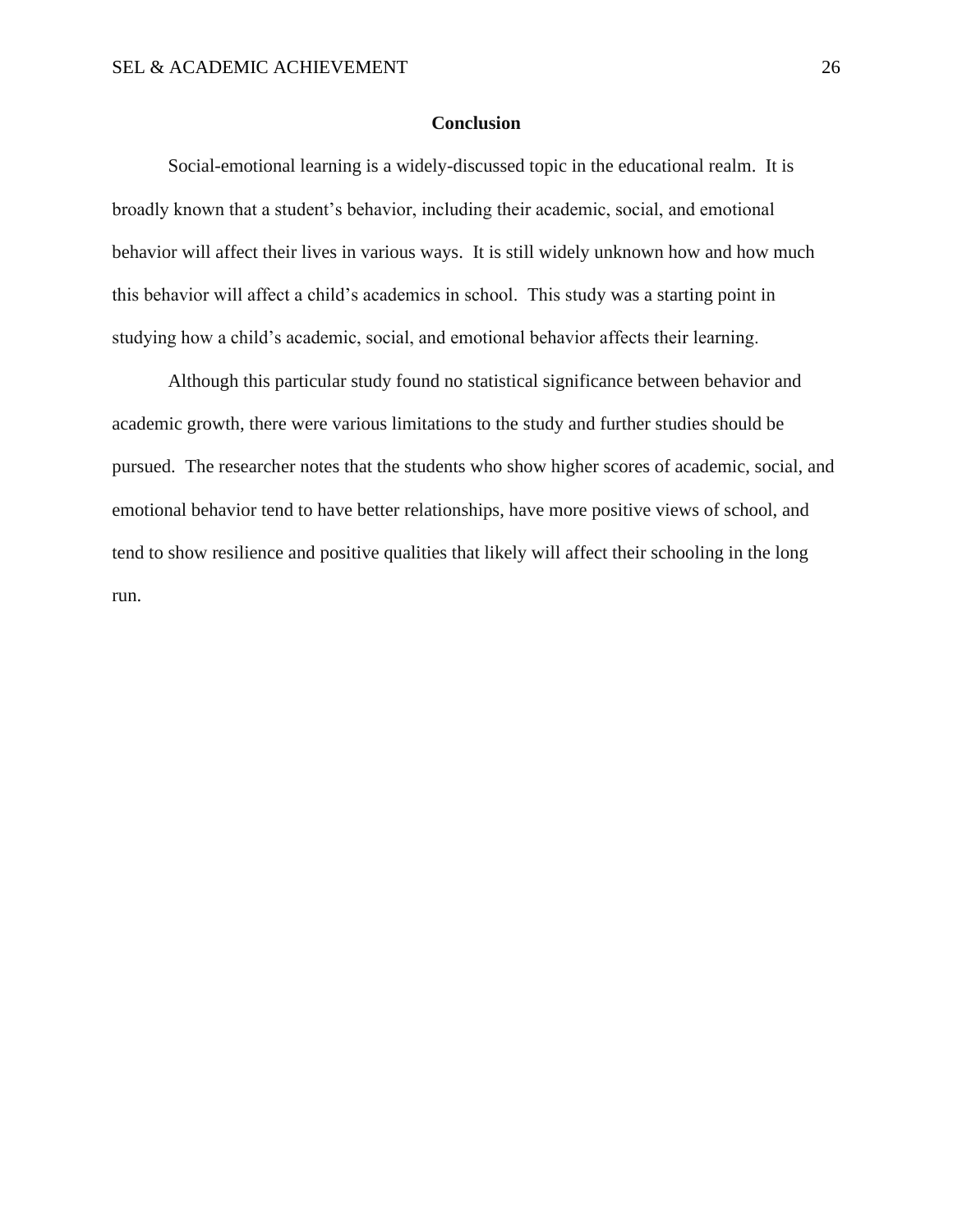# **References**

- Ashdown, D. M., & Bernard, M. E. (2012). Can Explicit instruction in social and emotional learning skills benefit the social-emotional development, well-being, and academic achievement of young children? *Early Childhood EducationJournal*, *39*(6), 397-405. ProQuest.
- Borg, E. (2015). Classroom Behaviour and academic achievement: how classroom behaviour categories relate to gender and academic performance. *British Journal of Sociology of Education*, *36*(8), 1127-1148. ProQuest. doi: 10.1080/01425692.2014.916601
- Boyd, R. J., & Anderson, C. M. (2013). Breaks are Better: A Tier II Social Behavior Intervention. *Journal of Behavioral Education*, *22*(4), 348-365. ProQuest. doi: 10.1007/210864-013-9184-2
- Casillas, A., Robbins, S., Allen, J., Kao, Y.-L., Hanson, M. A., & Schmeiser, C. (2012). Predicting Early Academic Failure in High School From Prior Academic Achievement, Psychosocial Characteristics, and Behavior. *Journal of Educational Psychology*, *104*(2), 407-420. ProQuest. doi: 10.1037/a0027180
- Chin Ng, S., & Bull, R. (2018, August 24). Facilitating Social Emotional Learning in Kindergarten Classrooms: Situational Factors and Teachers' Strategies. *International Journal of Early Childhood*, *50*(3), 335-352. https://doi.org/10.1007/s13158-018-0225-9
- Duginske, J. (2017, September). Tier Two Social Emotional Learning to Increase Academic Achievement. *Concordia University Chicago*, 1-100. ProQuest.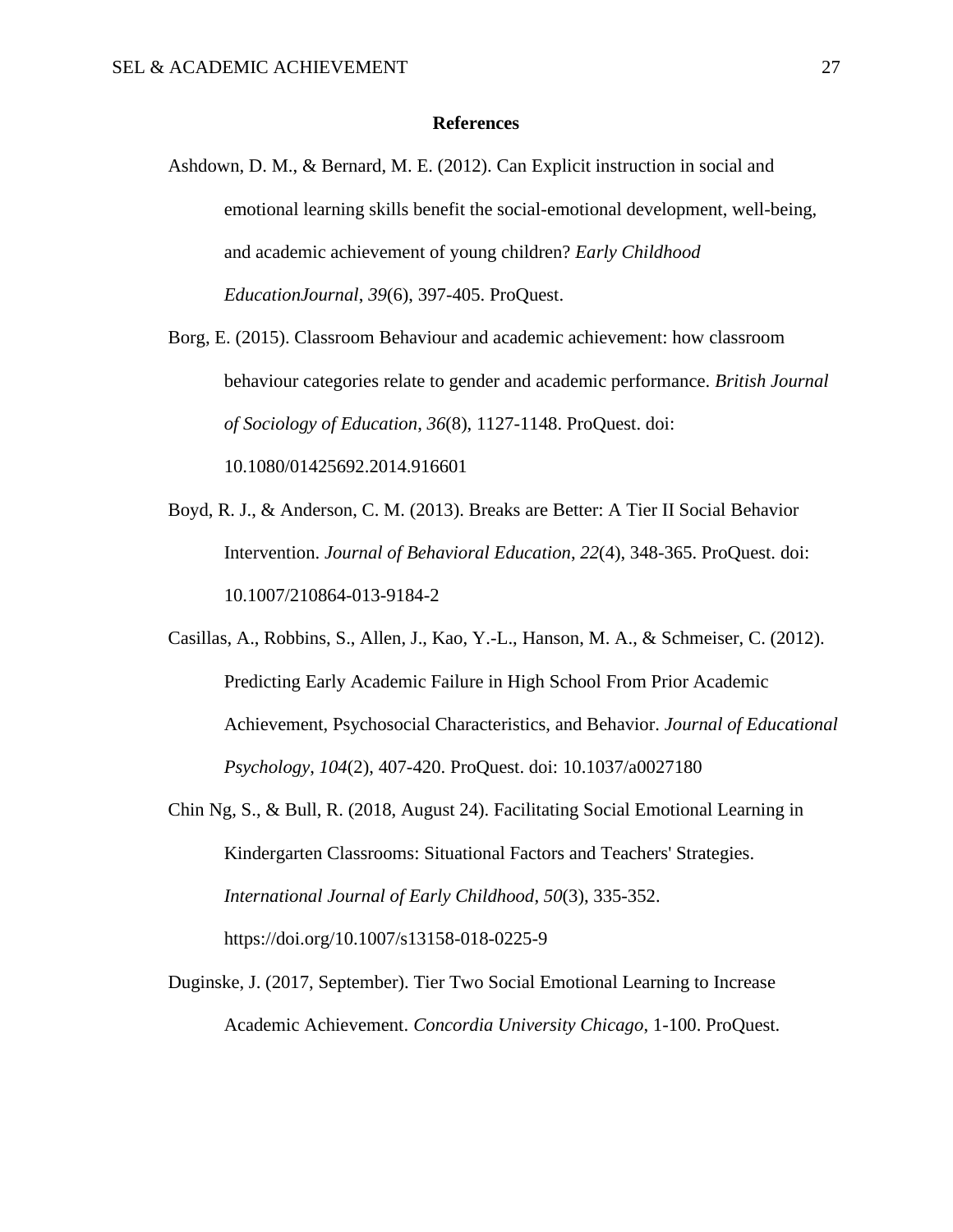Fitzpatrick, C. (2017). Ready for Kindergarten: Are Intelligence skills enough? *South African Journal of Childhood Education*, *7*(1), 1-8. https://doi.org/10.4102/sajce.v7i1.512

Hammer, D., Melhuish, E., & Howard, S. J. (2017). Do aspects of social, emotional and behavioural development in the pre-school period predict later cognitive and academic attainment? *Australian Journal of Education*, *61*(3), 270-287. doi: 10.1177/0004944117729514

Iaccarino, S., von der Embse, N., & Kilgus, S. (2019). Interpretation and Use of the Social, Academic, and Emotional Behavior Risk Screener: A Latent Transition Approach. *Journal of Psychoeducational Assessment*, *37*(4), 486-503. doi: 10.1177/0734282918766650

Iowa Department of Education, (2020). *2019-2020 Iowa Public School Building PreK-12 Enrollments by School, Grade, Race and Gender.* Retrieved on 25 October 2020 from educateiowa.gov.

Izard, C., Fine, S., Schultz, D., Mostow, A., Ackerman, B., & Youngstrom, E. (2001). Emotion Knowledge as a Predictor of Social Behavior and Academic Competence in Children at Risk. *Psychological Science*, *12*(1), 18-23. JSTOR. https://www.jstor.org/stable/40063561

Jones, J. L., Jones, K. A., & Vermette, D. P. J. (2009, Summer). Using Social and Emotional Learning to Foster Academic Achievement in Secondary Mathematics. *American Secondary Education*, *37*(3). ProQuest.

Jovarini, N. V., Romera Leme, V. B., & Gonçalves Correia-Zanini, M. R. (2018). Influence of Social Skills and Stressors on Academic Achievement in the Sixth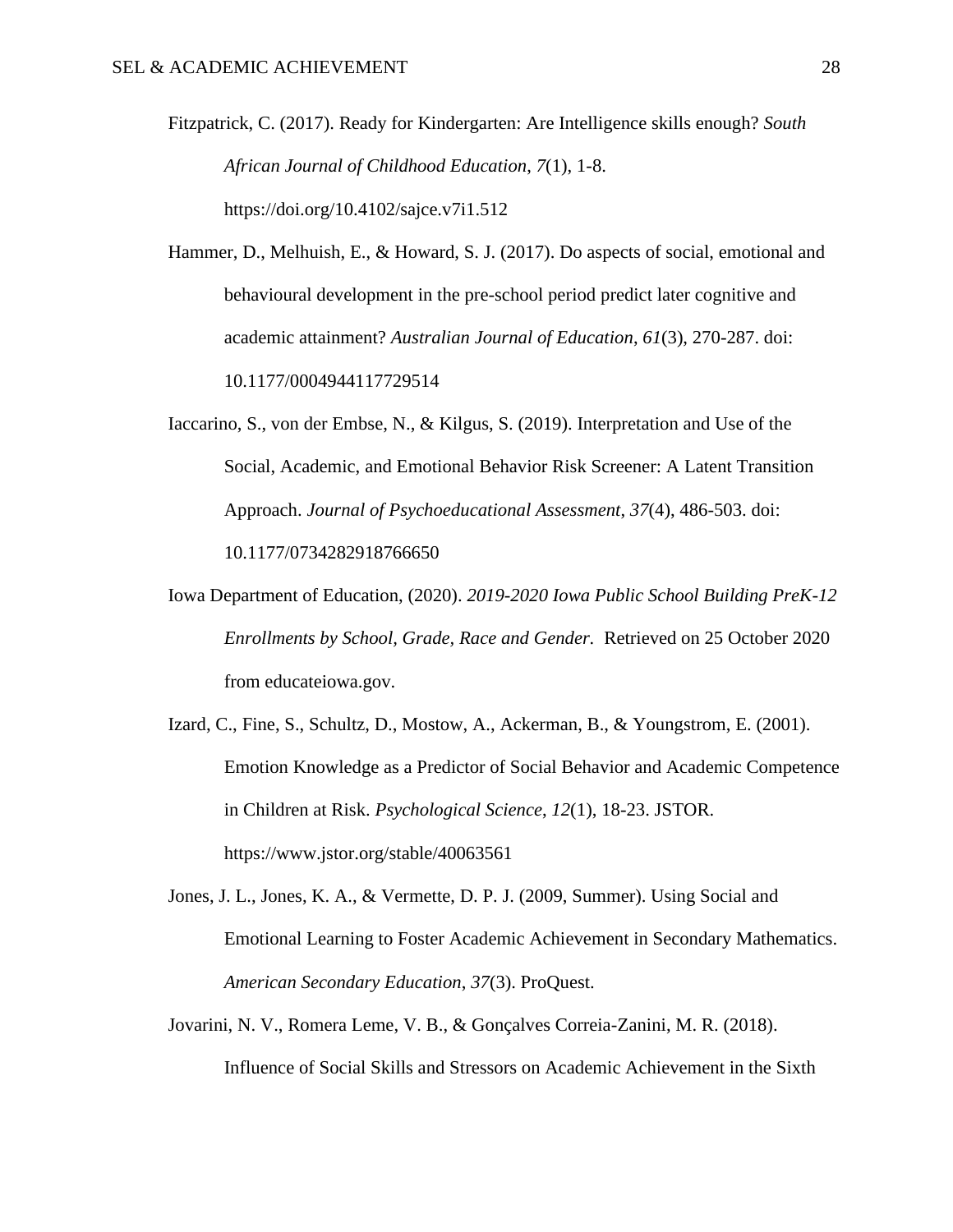Grade. *School and Educational Psychology*, *28*, 1-9. ProQuest. doi: http://dx.doi.org/10.1590/1982-4327e2819

- Kilgus, S. P., Bowman, N. A., Christ, T. J., & Taylor, C. N. (2017). Predicting Academics Via Behavior Within an Elementary Sample: An Evaluation of the Social, Academic, and Emotional Behavior Risk Screener. *Psychology in the Schools*, *54*(3), 246-260. ProQuest. doi: 10.1002/pits.21995
- Kilgus, S. P., Chafouleas, S. M., & Riley-Tillman, T. C. (2013). Development and Initial Validation of the Social and Academic Behavior Risk Screener for Elementary Grades. *School Psychology Quarterly*, *28*(3), 210-226. ProQuest. doi: 10.1037/spq0000024
- Kilgus, S. P., Eklund, K., von der Embse, N. P., Weist, M., Barber, A. J., Kaul, M., & Dodge, S. (2020). Structural Validity and Reliability of Social, Academic, and Emotional Behavior Risk Screener--Student Rating Scale Scores: A Replication Study. *Hammill Institute on Disabilities*. doi: 10.1177/1534508420909527
- Kilgus, S. P., Taylor, C. N., & von der Embse, N. P. (2018). Screening for Behavioral Risk: Identification of HIgh Risk Cut Scores Within the Social, Academic, and Emotional Behavior Risk Screener (SAEBRS). *School Psychology Quarterly*, *33*(1), 155-159. ProQuest. doi: http://dx.doi.org/10.1037/spq0000230

Kilgus, S. P., von der Embse, N. P., Allen, A. N., Taylor, C. N., & Eklund, K. (2018). Examining SAEBRS Technical Adequacy and the Moderating Influence of Criterion Type on Cut Score Performance. *Remedial and Special Education*, *39*(6), 377-388. doi: 10.1177/0741932517748421